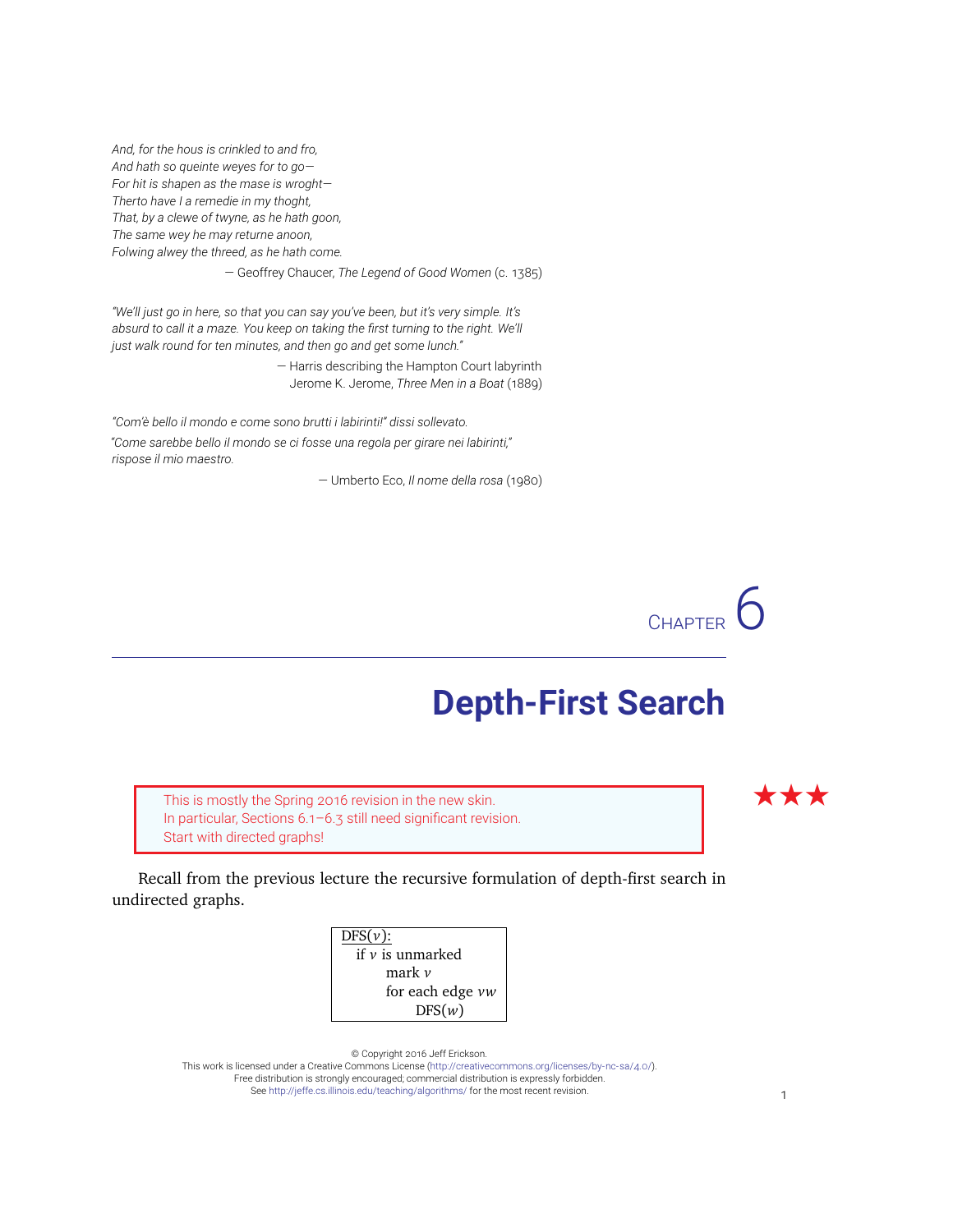We can make this algorithm slightly faster (in practice) by checking whether a node is marked *before* we recursively explore it. This modification ensures that we call DFS $(v)$ only once for each vertex  $v$ . We can further modify the algorithm to define parent pointers and other useful information about the vertices and edges. This additional information is computed by two black-box subroutines, PREVISIT and POSTVISIT, which we leave unspecified for now.



We can search any *connected* graph by unmarking all vertices and then calling DFS(*s*) for an arbitrary start vertex *s*. As we argued in the previous lecture, the subgraph of all parent edges  $v \rightarrow parent(v)$  defines a spanning tree of the graph, which we consider to be rooted at the start vertex *s*.

**Lemma 1.** *Let T be a depth-first spanning tree of a connected undirected graph G, computed by calling DFS*(*s*)*. For any node v, the vertices that are marked during the execution of DFS*(*v*) *are the proper descendants of v in T.*

**Proof:** *T* is also the recursion tree for DFS(*s*).

**Lemma 2.** *Let T be a depth-first spanning tree of a connected undirected graph G. For every edge vw in G, either v is an ancestor of w in T, or v is a descendant of w in T.*

**Proof:** Assume without loss of generality that *v* is marked before *w*. Then *w* is unmarked when DFS( $v$ ) is invoked, but marked when DFS( $v$ ) returns, so the previous lemma implies that *w* is a proper descendant of *v* in *T*.

Lemma 2 implies that any depth-first spanning tree *T* divides the edges of *G* into two classes: *tree* edges, which appear in *T*, and *back* edges, which connect some node in *T* to one of its ancestors.

# **6.1 Counting and Labeling Components**

ÆÆÆ Already moved to Chapter 5. (Except for comments about PREVISIT and POSTVISIT.)

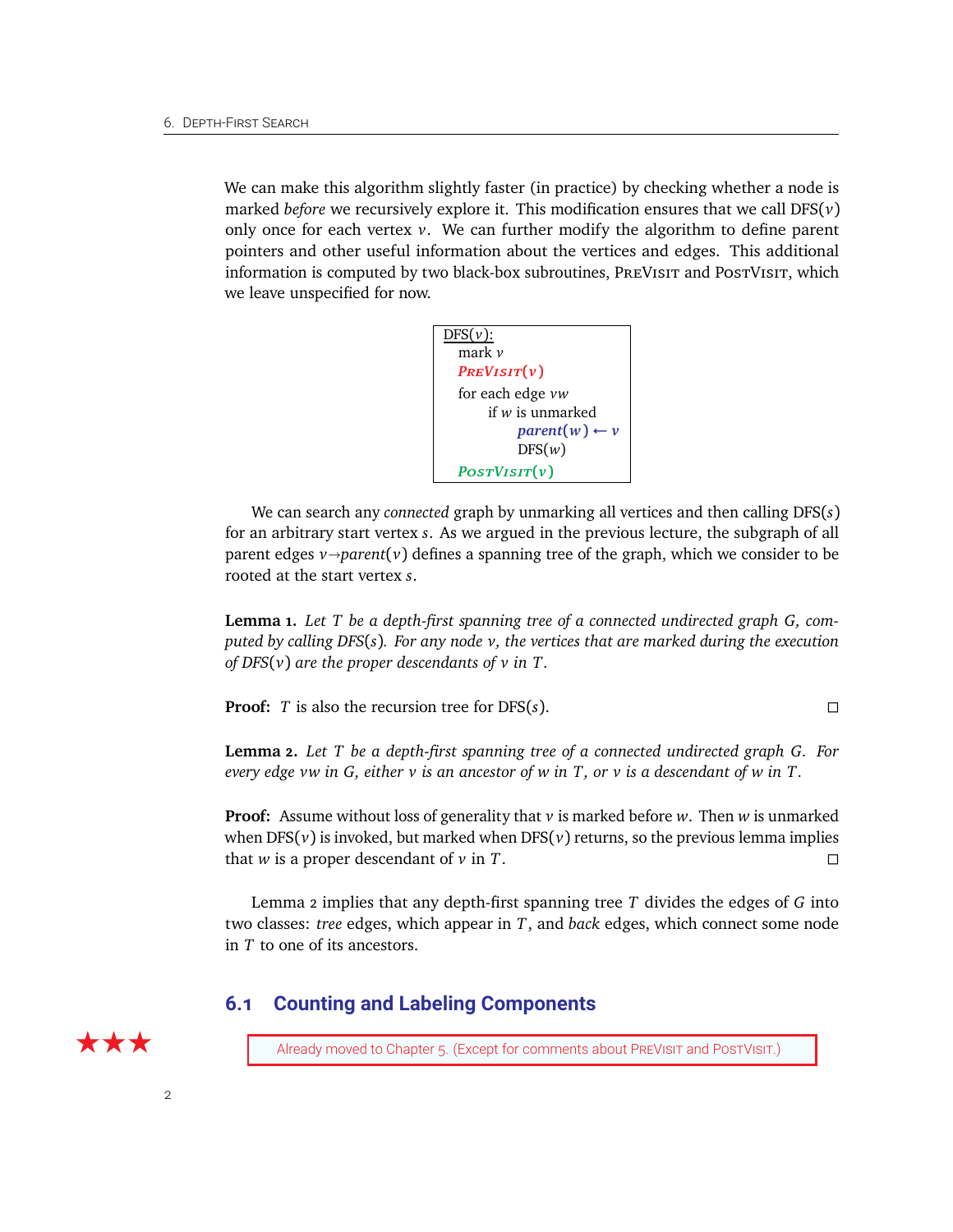For graphs that might be disconnected, we can compute a depth-first spanning *forest* by calling the following wrapper function; again, we introduce a generic black-box subroutine PREPROCESS to perform any necessary preprocessing for the PosTVISIT and POSTVISIT functions.

| $DFSALL(G)$ :       |
|---------------------|
| $P$ REPROCESS $(G)$ |
| for all vertices v  |
| unmark v            |
| for all vertices v  |
| if v is unmarked    |
| DFS(v)              |

With very little additional effort, we can count the components of a graph; we simply increment a counter inside the wrapper function. Moreover, we can also record which component contains each vertex in the graph by passing this counter to DFS. The single line *comp*( $v$ ) ← *count* is a trivial example of PREVISIT. (And the absence of code after the for loop is a vacuous example of PostVisit.)



It should be emphasized that depth-first search is not specifically required here; any other instantiation of our earlier generic traversal algorithm ("whatever-first search") can be used to count components in the same asymptotic running time. However, most of the other algorithms we consider in this note *do* specifically require *depth*-first search.

# **6.2 Preorder and Postorder Labeling**

You should already be familiar with preorder and postorder traversals of rooted trees, both of which can be computed using from depth-first search. Similar traversal orders can be defined for arbitrary graphs by passing around a counter as follows: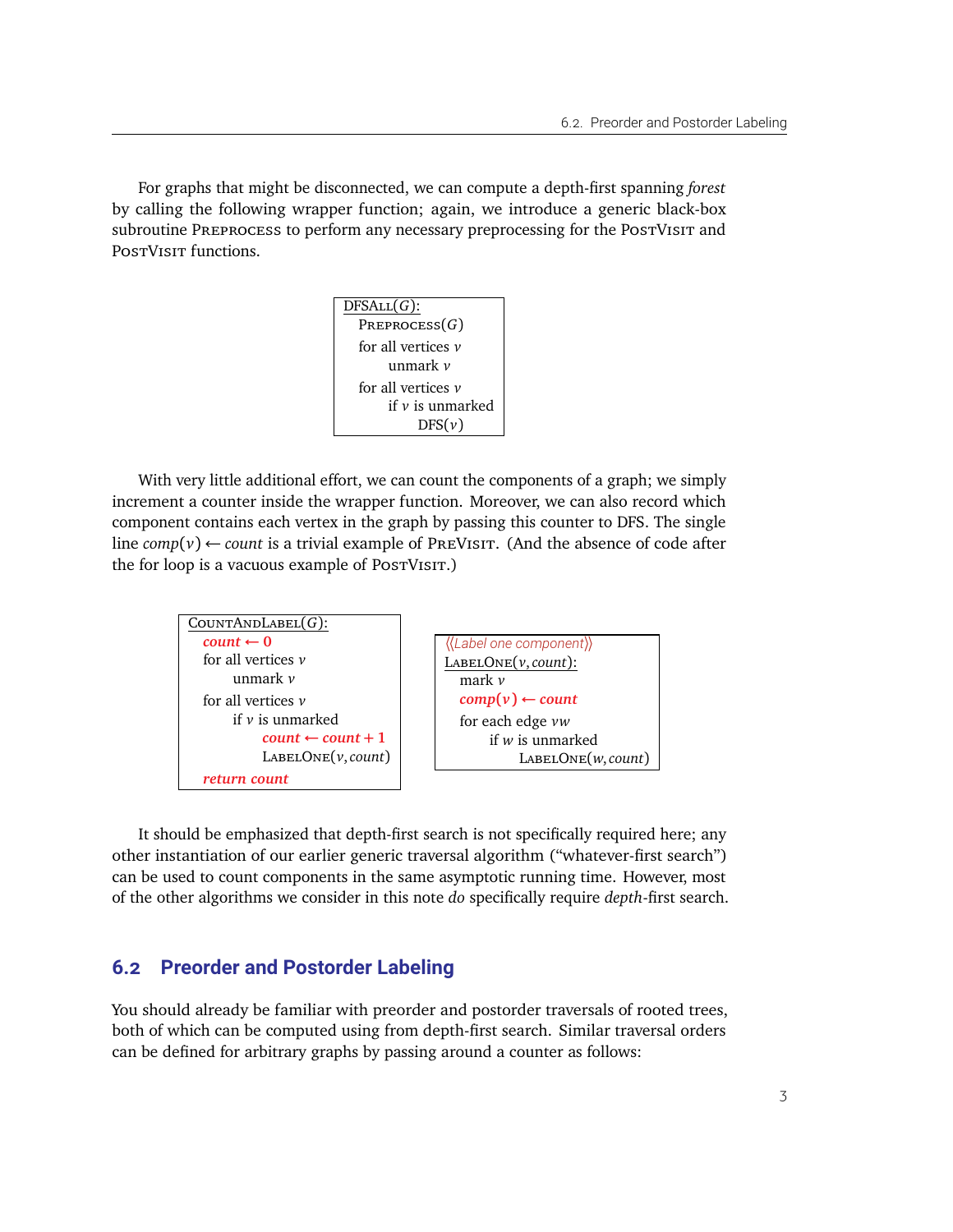

Equivalently, if we're willing to use (shudder) global variables, we can use our generic depth-first-search algorithm with the following subroutines PREPROCESS, PREVISIT, and PostVisit.



Consider two vertices *u* and *v*, where *u* is marked after *v*. Then we must have  $pre(u) < pre(v)$ . Moreover, Lemma 1 implies that if *v* is a descendant of *u*, then  $post(u)$  *>*  $post(v)$ , and otherwise,  $pre(v)$  *>*  $post(u)$ . Thus, for any two vertices *u* and *v*, the intervals  $[pre(u), post(u)]$  and  $[pre(v), post(v)]$  are either disjoint or nested; in particular, if *uv* is an edge, Lemma 2 implies that the intervals must be nested.

## **6.3 Directed Graphs and Reachability**

 $\bigstar \bigstar$  Already in Chapter 5

The recursive algorithm requires only one minor change to handle directed graphs:

| $DFSALL(G)$ :<br>for all vertices $\nu$<br>unmark $\nu$<br>for all vertices $\nu$<br>if $\nu$ is unmarked<br>DFS(v) | $DFS(v)$ :<br>mark $\nu$<br>PREVIST(v)<br>for each edge $v \rightarrow w$<br>if $w$ is unmarked<br>DFS(w)<br>POSTVISIT $(v)$ |
|---------------------------------------------------------------------------------------------------------------------|------------------------------------------------------------------------------------------------------------------------------|
|---------------------------------------------------------------------------------------------------------------------|------------------------------------------------------------------------------------------------------------------------------|

However, we can no longer use this modified algorithm to count components. Suppose *G* is a single directed path. Depending on the order that we choose to visit the nodes in DFSAll, we may discover any number of "components" between 1 and *n*. All that we can guarantee is that the "component" numbers computed by DFSAll do not increase as we traverse the path. In fact, the real problem is that the *definition* of "component" is only suitable for *undirected* graphs.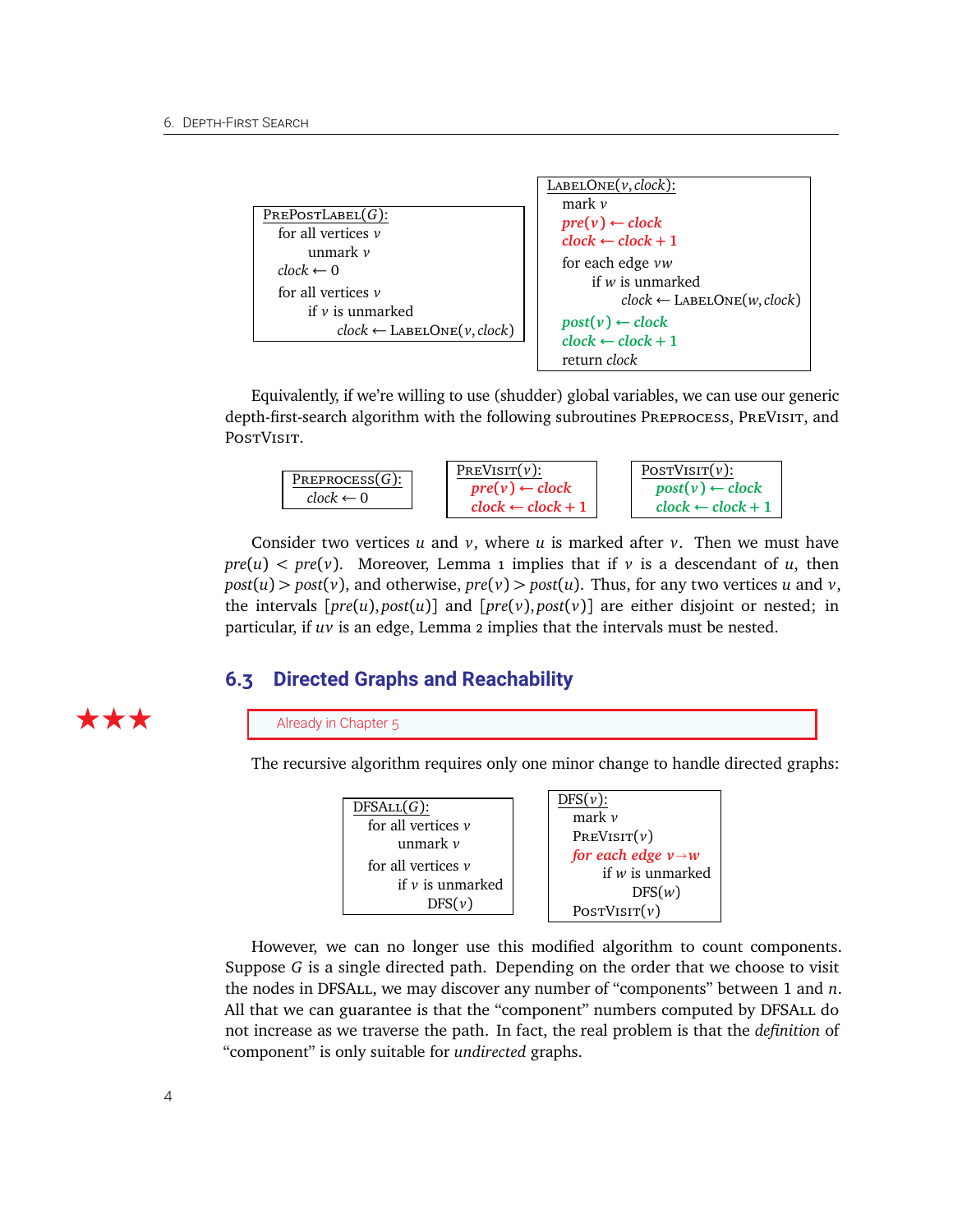Instead, for directed graphs we rely on a more subtle notion of *reachability*. We say that a node  $\nu$  is *reachable* from another node  $\mu$  in a directed graph *G*—or more simply, that *u* can reach  $\nu$ —if and only if there is a directed path in *G* from *u* to  $\nu$ . Let *Reach***(** $u$ **)** denote the set of vertices that are reachable from  $u$  (including  $u$  itself). A simple inductive argument proves that  $reach(u)$  is precisely the subset of nodes that are marked by calling DFS(*u*).

## **6.4 Directed Acyclic Graphs**

A *directed acyclic graph* or *dag* is a directed graph with no directed cycles. Any vertex in a dag that has no incoming vertices is called a *source*; any vertex with no outgoing edges is called a *sink*. Every dag has at least one source and one sink (Do you see why?), but may have more than one of each. For example, in the graph with *n* vertices but no edges, every vertex is a source and every vertex is a sink.

Need an example here.

We can check whether a given directed graph *G* is a dag in  $O(V + E)$  time as follows. First, to simplify the algorithm, we add a single artificial source *s*, with edges from *s* to every other vertex. Let  $G + s$  denote the resulting augmented graph. Because  $s$  has no incoming edges, no directed cycle in  $G + s$  goes through  $s$ , which implies that  $G + s$  is a dag if and only if *G* is a dag. Then we preform a depth-first search of  $G + s$  starting at the new source vertex *s*; by construction every other vertex is reachable from *s*, so this search visits every node in the graph.

Instead of vertices being merely marked or unmarked, each vertex has one of three statuses—New, Active, or Done—which depend on whether we have started or finished the recursive depth-first search at that vertex. (This algorithm never uses parent pointers, so I've removed the line "*parent*( $w$ )  $\leftarrow$   $v$ ".)

|                                   | IsAcyclicDFS $(v)$ :               |
|-----------------------------------|------------------------------------|
|                                   | $status(v) \leftarrow$ ACTIVE      |
| IsAcyclic(G):                     | for each edge $v \rightarrow w$    |
| add vertex s                      | if $status(w) = \text{ACTIVE}$     |
| for all vertices $v \neq s$       | return FALSE                       |
| add edge $s \rightarrow v$        | else if $status(w) = New$          |
| $status(v) \leftarrow \text{New}$ | if IsAcyclicDFS $(w)$ = FALSE      |
| return IsAcycLIcDFS $(s)$         | return FALSE                       |
|                                   | $status(v) \leftarrow \text{DONE}$ |
|                                   | return True                        |

**Lemma 3.** *IsAcyclic*(*G*) *returns False if and only if G contains a directed cycle.*

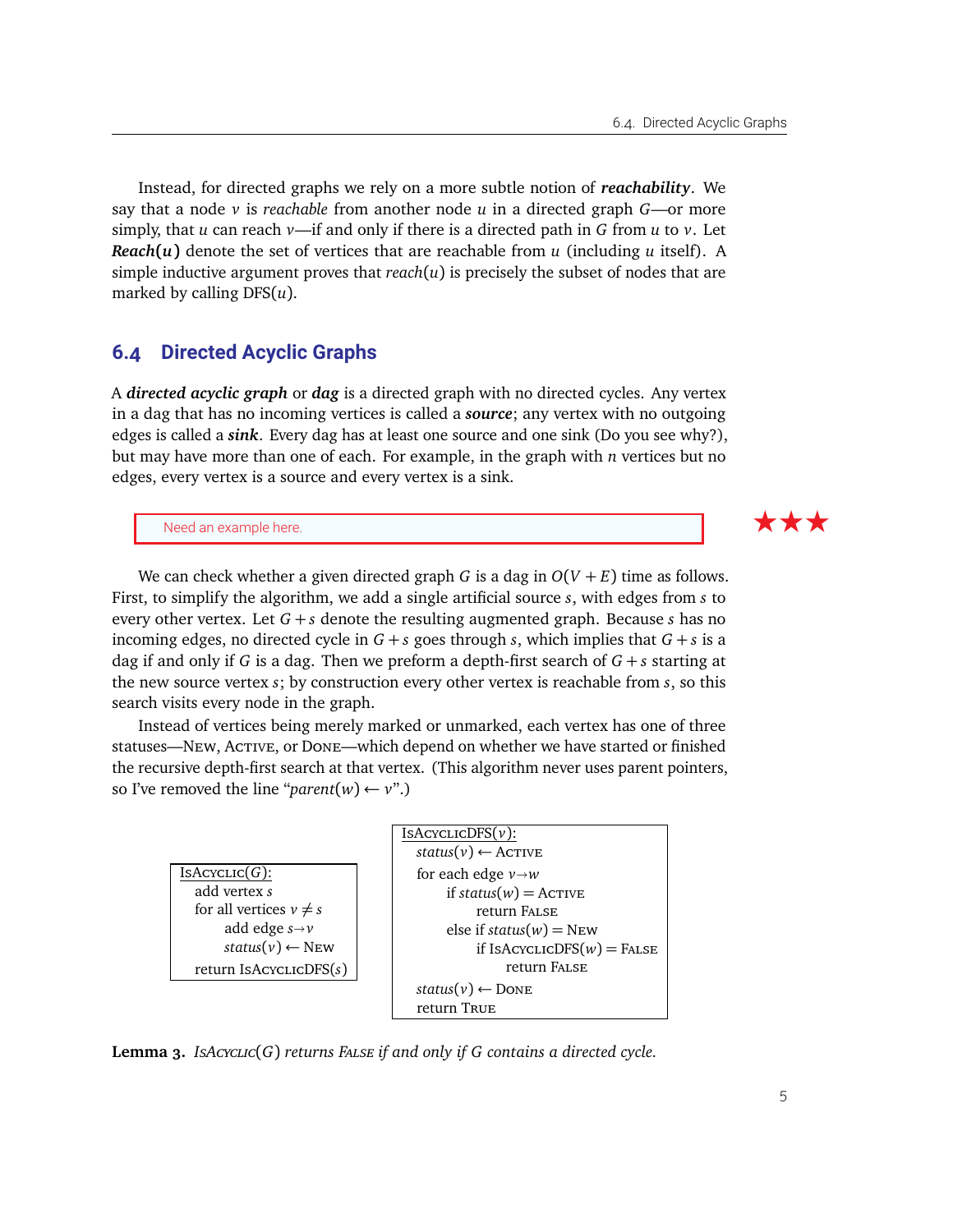**Proof:** Suppose IsAcyclic( $G$ ) returns FALSE. Then the algorithm must discover an edge  $v \rightarrow w$  such that *status*(*w*) = Active. When IsAcyclicDFS(*v*) is called, the Active vertices are precisely the vertices currently on the recursion stack, all of which are ancestors of vertex  $v$ . Thus, there is a directed path from  $w$  to  $v$ , and so the graph has a directed cycle.

On the other hand, suppose *G* has a directed cycle *C*. Let *w* be the first vertex in *C* that the algorithm marks Active, and let  $v \rightarrow w$  be the edge in *C* leading into *v*. Because there is a directed path from  $w$  to  $v$ , we must recursively call IsAcycLIcDFS( $v$ ) during the execution of IsAcyclicDFS $(w)$ , unless we discover some other cycle first. During the execution of IsAcyclicDFS( $\nu$ ), we consider the edge  $\nu \rightarrow \nu$ , discover that *status*( $w$ ) = Active. The return value FALSE bubbles up through all the recursive calls to the top level.  $\Box$ 

If modifying the graph is impossible or undesirable, we can use a wrapper function like our earlier WFSAll, which calls the subroutine repeatedly for every New vertex. It should be clear that this is merely a change of notation, not a change in the algorithm; all we've done is replace a loop over the edges  $s \rightarrow v$  with a loop directly over the vertices  $v$ .

```
IsAcyclic(G):
for all vertices v
    status(v) \leftarrow New
for all vertices v
     if status(w) = NEWif IsAcyclicDFS(v) = Falsereturn False
return True
```
# **6.5 Topological Sort**



# $\bigstar \star \bigstar$  Need an example here.

A *topological ordering* of a directed graph *G* is a total order  $\prec$  on the vertices such that  $u \prec v$  for every edge  $u \rightarrow v$ . Less formally, a topological ordering arranges the vertices along a horizontal line so that all edges point from left to right. A topological ordering is clearly impossible if the graph *G* has a directed cycle—the rightmost vertex of the cycle would have an edge pointing to the left! On the other hand, every dag has a topological order, which can be computed by either of the following algorithms.

```
TopologicalSort(G) :
n \leftarrow |V|for i \leftarrow 1 to n
      v ← any source in G
      S[i] \leftarrow vdelete v and all edges leaving v
return S[1 .. n]
```

```
TopologicalSort(G) :
n \leftarrow |V|for i \leftarrow n down to 1
      v \leftarrow any sink in G
      S[i] \leftarrow vdelete v and all edges entering v
return S[1 .. n]
```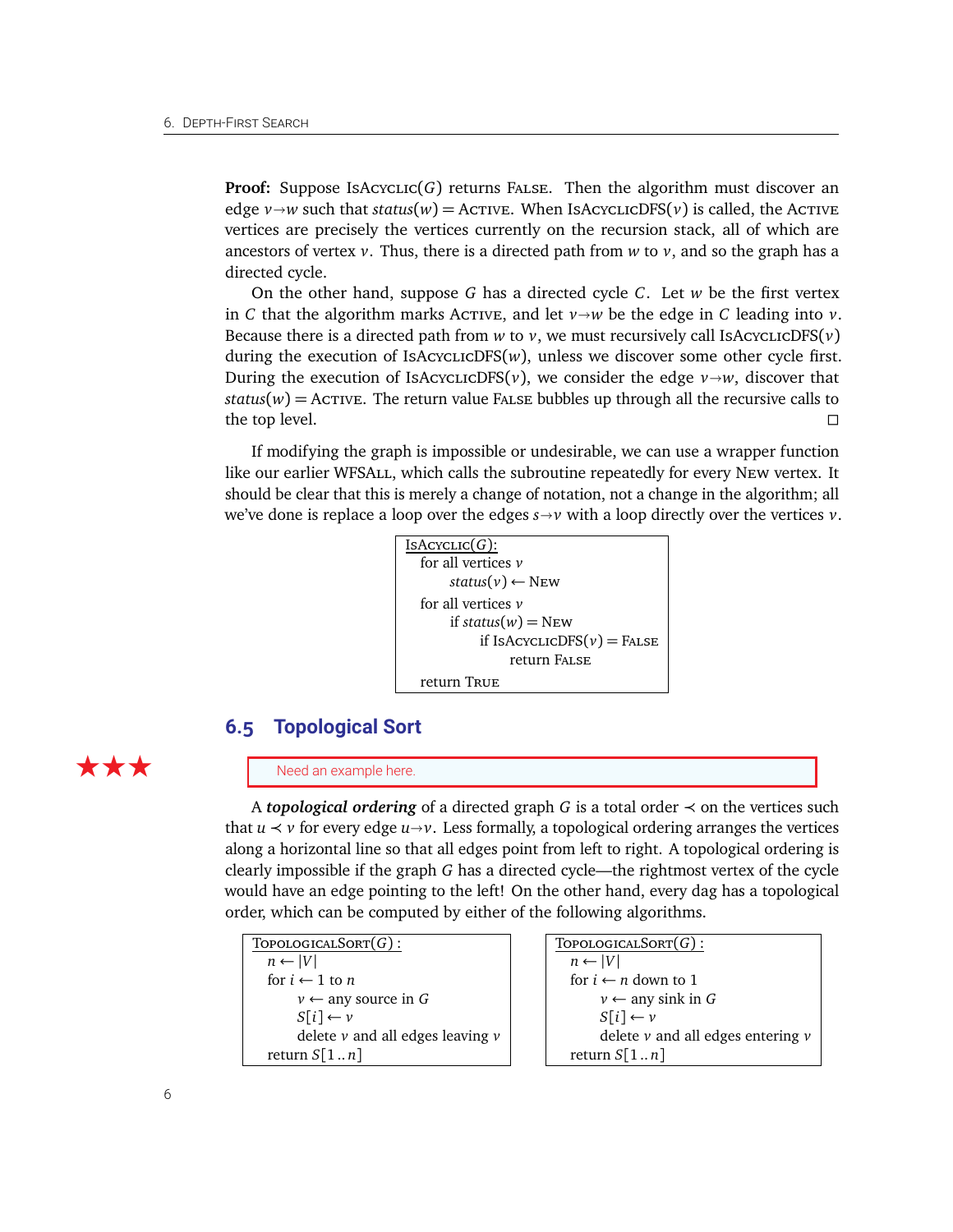The correctness of these algorithms follow inductively from the observation that *deleting* a vertex cannot *create* a cycle.

This simple algorithm has two major disadvantages. First, the algorithm actually destroys the input graph. This destruction can be avoided by *marking* the vertices instead of actually deleting them, and defining a vertex to be a source (sink) if none of its incoming (outgoing) edges come from (lead to) an unmarked vertex. The more serious problem is that finding a source vertex seems to require *Θ*(*V*) time in the worst case, which makes the running time of this algorithm *Θ*(*V* 2 ).

In the rest of this section, I'll present two topological sorting algorithms that run in  $O(V + E)$  time without destroying the graph.

#### **Whatever-Sink-First Search**

Our first fast topological sort algorithm is just a fast implementation of the previous method, first published by Arthur Kahn in 1962.

Like whatever-first search, Khan's algorithm maintains a *bag* of source vertices. (Kahn used a queue, but we don't have to.) Instead of a "mark", each new vertex maintains its *in-degree*, which is the number of incoming edges. At each iteration, we grab a new source  $\nu$  from the bag, "delete"  $\nu$  from the graph, and then add any new "sources" to the bag. But we do not *actually* delete *v*; instead, we merely decrement the in-degrees of every successor of *v*, exactly *as if v* was deleted. Then we put any successor of *v* with in-degree zero into the bag as a new source and start the next iteration.



(This version of the algorithm adds each vertex *v* to the output array *S*[ ] when *v* is taken out of the bag; we could alternatively add *v* to the output array when we put *v* into the bag. You say potato, I say potato. $<sup>1</sup>$ )</sup>

<span id="page-6-0"></span><sup>1</sup>You say Car-mee-na, I say Car-my-na. You say Buh-ray-na, I say Buh-rah-na. Car-mee-na, Car-my-na, Buh-ray-na, Buh-rah-na. Let's Carl the whole thing Orff!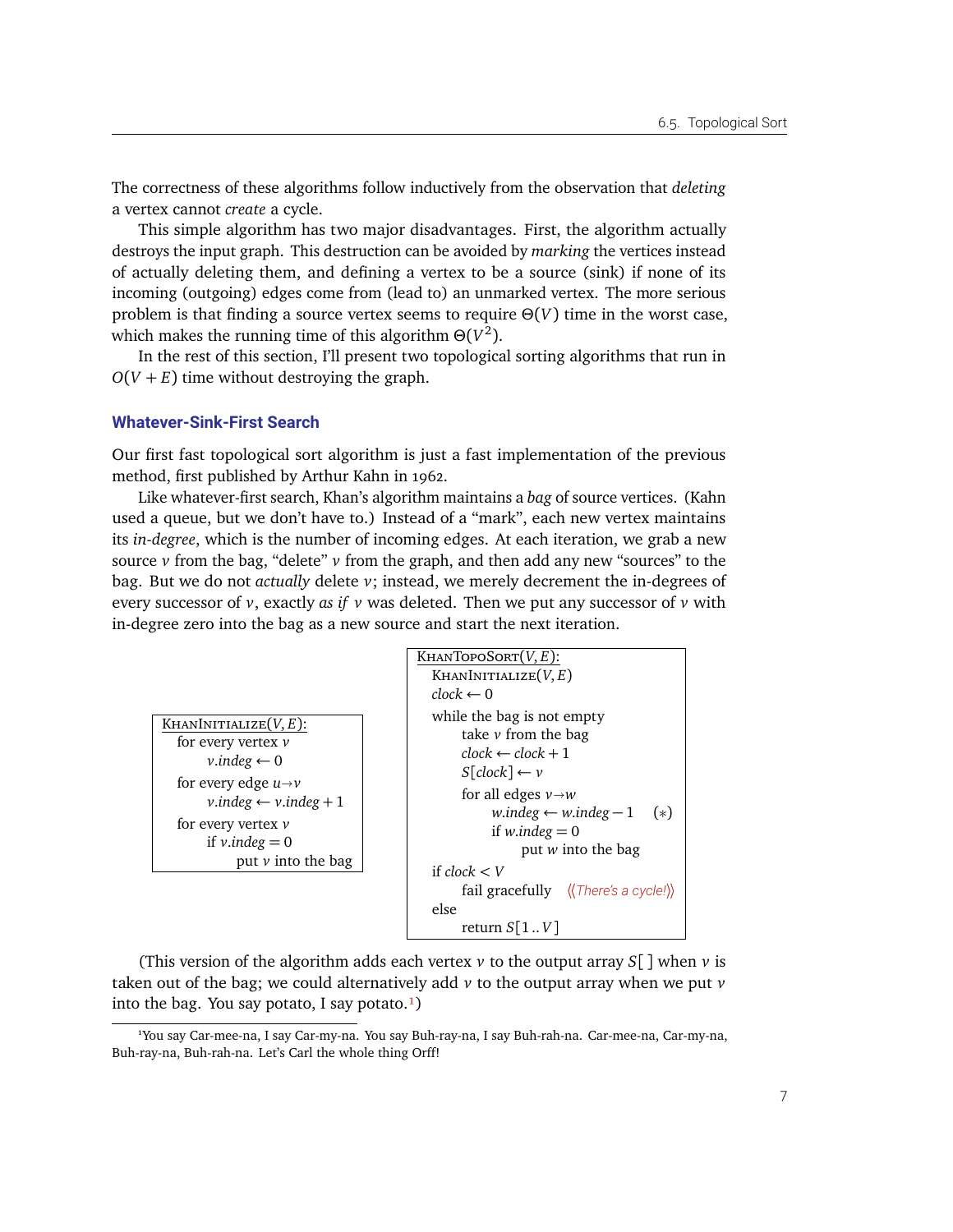Suppose each bag operation takes *O*(1) time; for example, suppose we are using either a stack or a queue. The initialization phase clearly runs in at most  $O(V + E)$  time. In the main algorithm, note that line (∗) is executed exactly once for each edge, and each vertex is put into the bag at most once and taken out of the bag at most once, so the main algorithm also runs in  $O(V + E)$  time. Thus, the overall algorithm runs in  $O(V + E)$ *time*.

Even though Khan's algorithm is universally presented using a queue for the "bag", the algorithm is arguably simpler if we use an implicit stack via recursion.

```
KhanTopoSort(V, E):
for every vertex v
      v.indeg \leftarrow 0
for every edge u \rightarrow vv.indeg \leftarrow v.indeg + 1
clock \leftarrow 0for every vertex v
      if vindeg = 0
            clock ← KHANDFS(v, clock)
if clock < V
      fail gracefully \langle\langle There's a cycle!\rangle\rangleelse
      return S[1 .. V]
```

```
KhanDFS(v,clock):
clock \leftarrow clock + 1S[clock] \leftarrow vfor all edges v \rightarrow wwindeg ← windeg − 1 (*)
     if windeg = 0
          clock ← KhanDFS(w,clock)
return clock
```
#### **Depth-First Search**

But even the simple bookkeeping in Khan's algorithm is unnecessary; our earlier depthfirst search algorithm for deciding if a graph is acyclic actually outputs a topological order as a side-effect. This application of depth-first search was first observed by Robert Tarjan in 1971.

**Lemma 4.** *For any directed graph G, the first vertex (if any) marked Done by IsAcyclic*(*G*) *is a sink.*

**Proof:** Let  $\nu$  be the first vertex marked Done during an execution of IsAcyclic(*G*). For the sake of argument, suppose  $\nu$  has an outgoing edge  $\nu \rightarrow \nu$ . When IsAcyclicDFS first considers the edge  $v \rightarrow w$ , there are three cases to consider.

- If  $status(w) =$  Done, then *w* was marked Done before *v*, which contradicts the definition of *v*.
- If  $status(w) = New$ , the algorithm calls TopoSort DFS(*w*), which (among other computation) marks  $w$  Done. Thus,  $w$  was marked Done before  $v$ , which contradicts the definition of *v*.
- If  $status(w) =$  Active, then *G* has a directed cycle, contradicting our assumption that *G* is acyclic. Alternatively: If  $status(w) =$  Active, then the algorithm aborts execution before marking *v* Done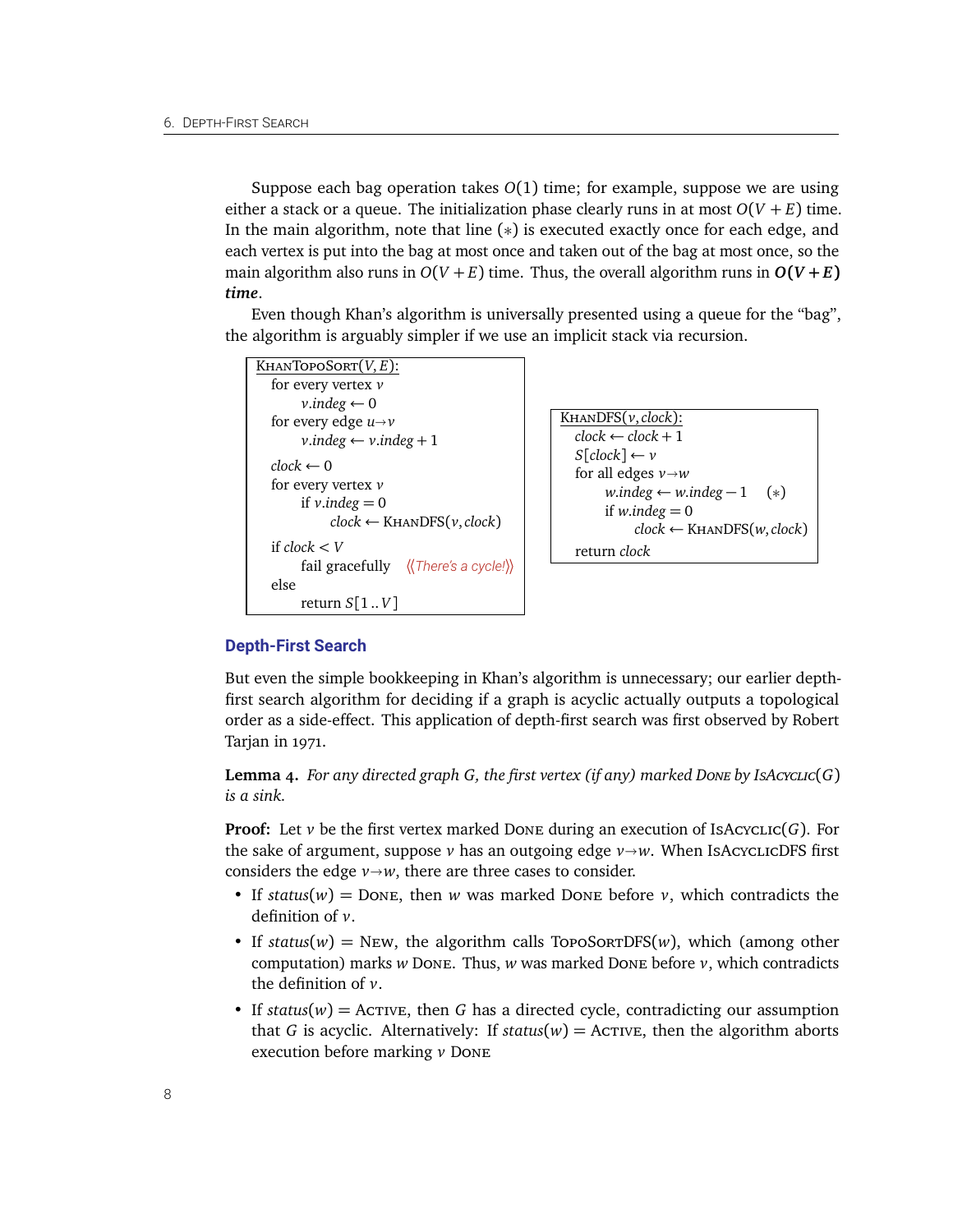In all three cases, we have a contradiction, so *v* must be a sink.

It follows by induction that to topologically sort a dag *G*, it suffices to list the vertices in the *reverse* order of being marked Done.

```
Need more details here E
```
For example, we could push each vertex onto a stack when we mark it Done, and then pop every vertex off the stack.

| TopoloGICALSort(G):                     | Toposor <sub>DFS</sub> (v):                            |
|-----------------------------------------|--------------------------------------------------------|
| add vertex s                            | $status(v) \leftarrow$ ACTIVE                          |
| for all vertices $v \neq s$             | for each edge $v \rightarrow w$                        |
| add edge $s \rightarrow v$              | if $status(w) = New$                                   |
| $status(v) \leftarrow New$              | PROCESSBACKWARDDFS $(w)$                               |
| Toposor <sub>DFS(s)</sub>               | else if $status(w) = \text{ACTIVE}$<br>fail gracefully |
| for $i \leftarrow 1$ to V               | $status(v) \leftarrow \text{DONE}$                     |
| $S[i] \leftarrow Pop$<br>return $S[1V]$ | $P \nu S H(\nu)$                                       |
|                                         | return True                                            |

We don't even need the stack if we are willing let the output array be a global variable.

```
TopologicalSort(G):
add vertex s
for all vertices v \neq sadd edge sv
    status(v) \leftarrow New
TopoSortDFS(s, V)
return S[1 .. V]
```

```
TopoSortDFS(v,clock):
status(v) \leftarrow Active
for each edge v \rightarrow wif status(w) = Newclock ← TopoSortDFS(w,clock)
      else if status(w) = Active
           fail gracefully
status(v) \leftarrow \text{DONE}S[clock] \leftarrow vclock \leftarrow clock - 1return clock
```
#### **Implicit Topological Sort**

But maintaining a separate data structure is actually overkill. In most applications of topological sort, our actual goal is not a topologically sorted list of the vertices; instead, we want to perform some fixed computation at each vertex of the graph, either in topological order or in reverse topological order. For these applications, it is not necessary to *record* the topological order.

To process the graph in *reverse* topological order, we can just process each vertex at the end of its recursive depth-first search.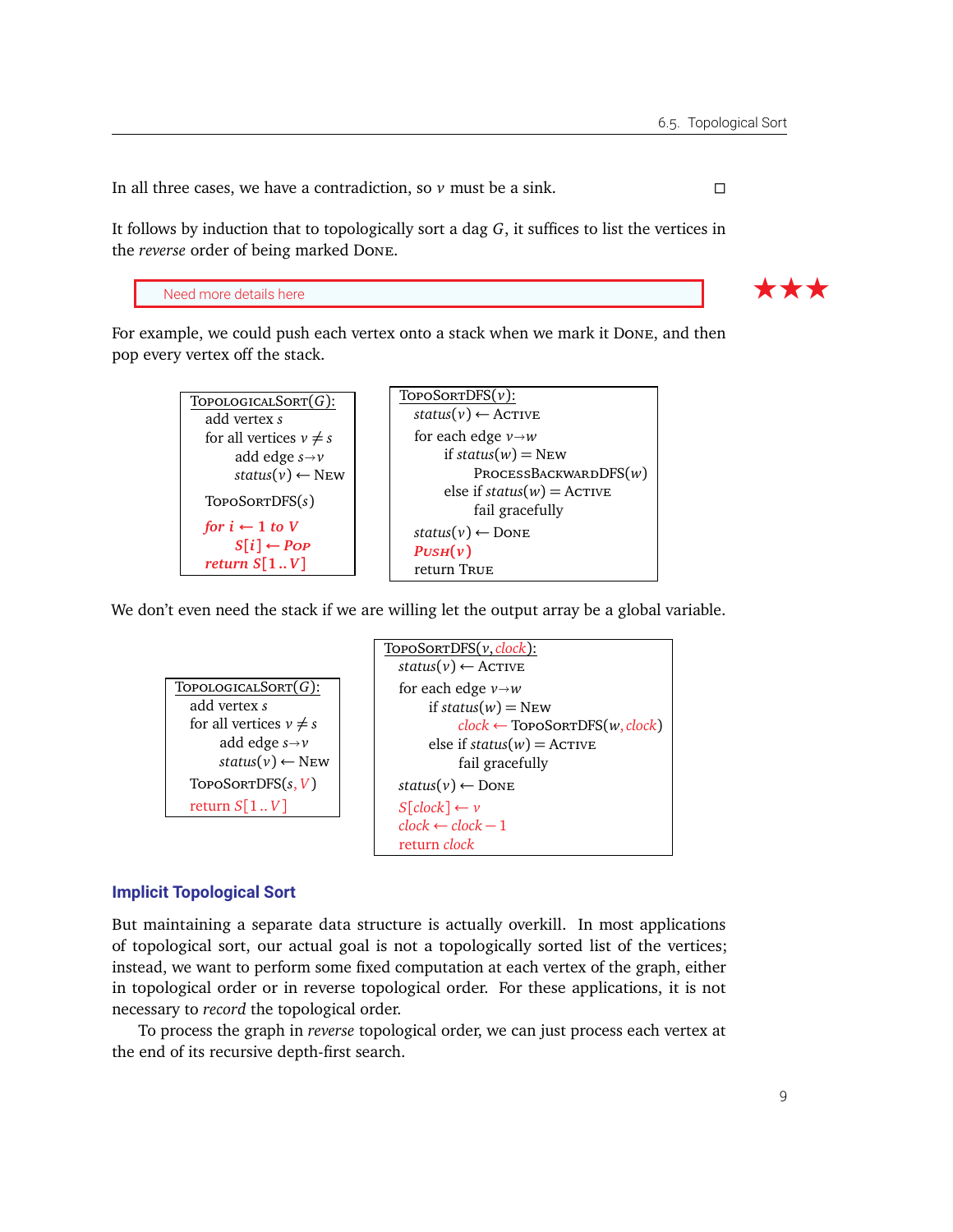

If we already *know* that the input graph is acyclic, we can simplify the algorithm by simply marking vertices instead of labeling them AcTIVE or DONE.



```
ProcessDagPostorderDFS(v):
mark v
for each edge v \rightarrow wif w is unmarked
         ProcessDagPostorderDFS(w)
Process(v)
```
Except for the addition of the artificial source vertex *s*, which we need to ensure that every vertex is visited, this is just the standard depth-first search algorithm, with PostVIsIT renamed to Process!

Similar modification to Khan's algorithm allow us to process any dag in *forward* topological order. Alternatively, we could apply depth-first search to the *reversal* of the input graph, which is obtained by replacing each each  $v \rightarrow w$  with its reversal  $w \rightarrow v$ . Reversing a directed cycle gives us another directed cycle with the opposite orientation, so the reversal of a dag is another dag. Every source in *G* becomes a sink in the reversal of *G* and vice versa; it follows inductively that every topological ordering for the reversal of *G* is the reversal of a topological ordering of *G*. The reversal of any directed graph can be computed in  $O(V + E)$  time; the details of this construction are left as an easy exercise.

### **6.6 Memoization**

Our topological sort algorithm is arguably the model for a wide class of dynamic programming algorithms. Recall that the *dependency graph* of a recurrence has a vertex for every recursive subproblem and an edge from one subproblem to another if evaluating the first subproblem requires a recursive evaluation of the second. The dependency graph must be acyclic, or the naïve recursive algorithm would never halt.

Evaluating any recurrence with memoization is *exactly* the same as performing a depth-first search of the dependency graph. In particular, a vertex of the dependency graph is "marked" if the value of the corresponding subproblem has already been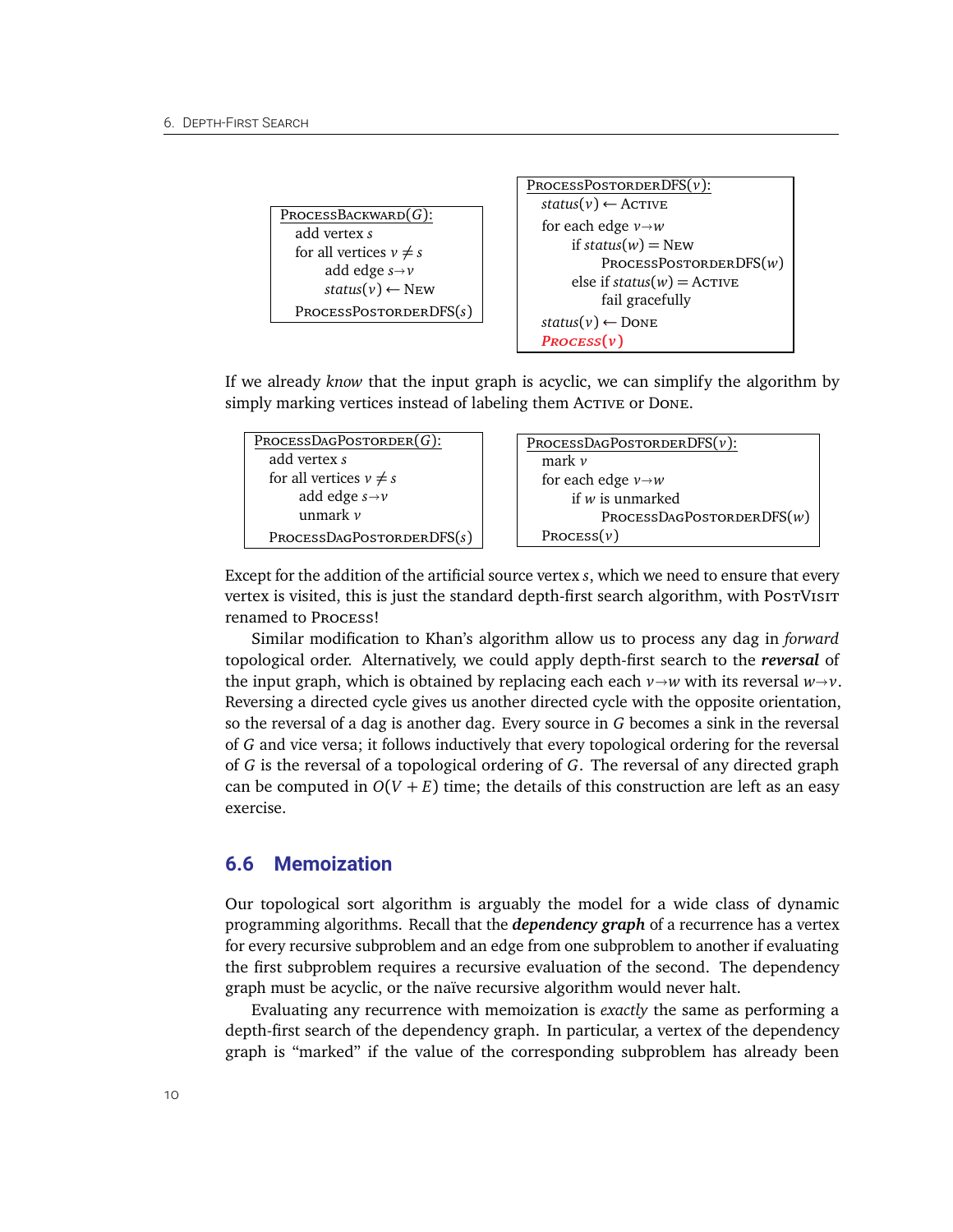computed. The black-box subroutines PreVisit and PostVisit are proxies for the actual value computation.

| $Memoize(x)$ :                                            | DFS <sup>/</sup>                |
|-----------------------------------------------------------|---------------------------------|
| if <i>value</i> [ $x$ ] is undefined                      | if $\nu$ is unmarked            |
| initialize value $\lceil x \rceil$                        | mark $\nu$                      |
|                                                           | PREVIST(x)                      |
| for all subproblems $y$ of $x$                            | for all edges $v \rightarrow w$ |
| $M$ EMOIZE $(y)$                                          | DFS(w)                          |
| update <i>value</i> [ $x$ ] based on <i>value</i> [ $y$ ] |                                 |
| finalize <i>value</i> [ $x$ ]                             | $\text{PosTVisir}(x)$           |

Carrying this analogy further, evaluating a recurrence *using dynamic programming* is the same as evaluating all subproblems in the dependency graph of the recurrence in reverse topological order—every subproblem is considered *after* the subproblems it depends on. Thus, *every* dynamic programming algorithm is equivalent to the following algorithm run on the dependency graph of the underlying recurrence:

| $DynAMICPROGRAMMING(G)$ :                            |
|------------------------------------------------------|
| for all subproblems $x$ in reverse topological order |
| initialize value[ $x$ ]                              |
| for all subproblems $y$ of $x$                       |
| update value[x] based on value[y]                    |
| finalize <i>value</i> [ $x$ ]                        |

However, there are some minor differences between most dynamic programming algorithms and topological sort. First, in most dynamic programming algorithms, the dependency graph is *implicit*—the nodes and edges are not explicitly stored in memory, but rather are encoded by the underlying recurrence. But this difference really is minor; as long as we can enumerate recursive subproblems in constant time each, we can traverse the dependency graph exactly *as if* it were explicitly stored in an adjacency list.

More significantly, most dynamic programming recurrences have highly structured dependency graphs. For example, as we discussed in Chapter 5, the dependency graph for the edit distance recurrence is a regular grid with diagonals, and the dependency graph for optimal binary search trees is an upper triangular grid with all possible rightward and upward edges. This regular structure lets us hard-wire a topological order directly into the algorithm—which we previously called an *evaluation order*—so we don't need to compute it at run time.

#### **Dynamic Programming in Dags**

Conversely, we can use depth-first search to build dynamic programming algorithms for problems with less structured dependency graphs. For example, consider the *longest path* problem, which asks for the path of *maximum* total weight from one node *s* to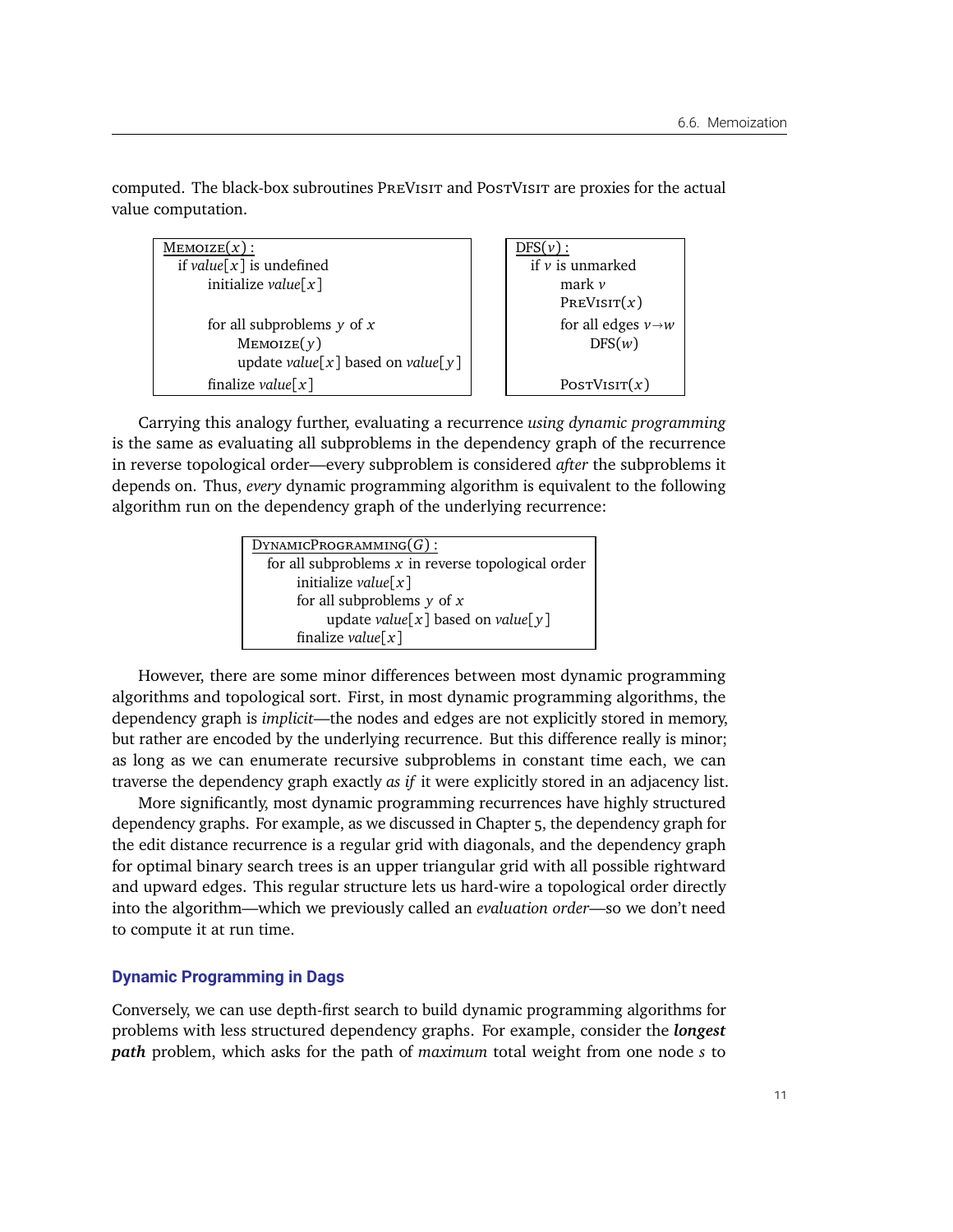

**Figure 6.1.** The dependency **dag** of the edit distance recurrence.

another node *t* in a directed graph *G* with weighted edges. The longest path problem is NP-hard in general directed graphs, by an easy reduction from the traveling salesman problem, but it is easy to solve in linear time if the input graph *G* is acyclic, as follows.

Fix the target vertex *t*, and for any node *v*, let  $LLP(v)$  denote the Length of the Longest Path in  $G$  from  $\nu$  to  $t$ . If  $G$  is a dag, this function satisfies the recurrence

$$
LLP(v) = \begin{cases} 0 & \text{if } v = t, \\ \max_{v \to w} (\ell(v \to w) + LLP(w)) & \text{otherwise,} \end{cases}
$$

where  $\ell(\nu \rightarrow \nu)$  is the given weight ("length") of edge  $\nu \rightarrow \nu$ . In particular, if  $\nu$  is a *sink* but not equal to *t*, then  $LLP(v) = -\infty$ .

The dependency graph for this recurrence is the input graph *G* itself: subproblem *LLP*(*v*) depends on subproblem *LLP*(*w*) if and only if  $v \rightarrow w$  is an edge in *G*. Thus, we can evaluate this recursive function in  $O(V + E)$  time by performing a depth-first search of *G*, starting at *s*. The algorithm memoizes each length *L LP*(*v*) into an extra field in the corresponding node *v*.

| LONGESTPATH $(v, t)$ :                                                                |
|---------------------------------------------------------------------------------------|
| if $v = t$                                                                            |
| return 0                                                                              |
| if $v.LLP$ is undefined                                                               |
| $v.I.I.P \leftarrow -\infty$                                                          |
| for each edge $v \rightarrow w$                                                       |
| $v.LLP \leftarrow \max \{ v.LLP, \ell(v \rightarrow w) + \text{LongestPATH}(w, t) \}$ |
| return $v.LLP$                                                                        |

In principle, we can transform this memoized recursive algorithm into a dynamic programming algorithm via topological sorting: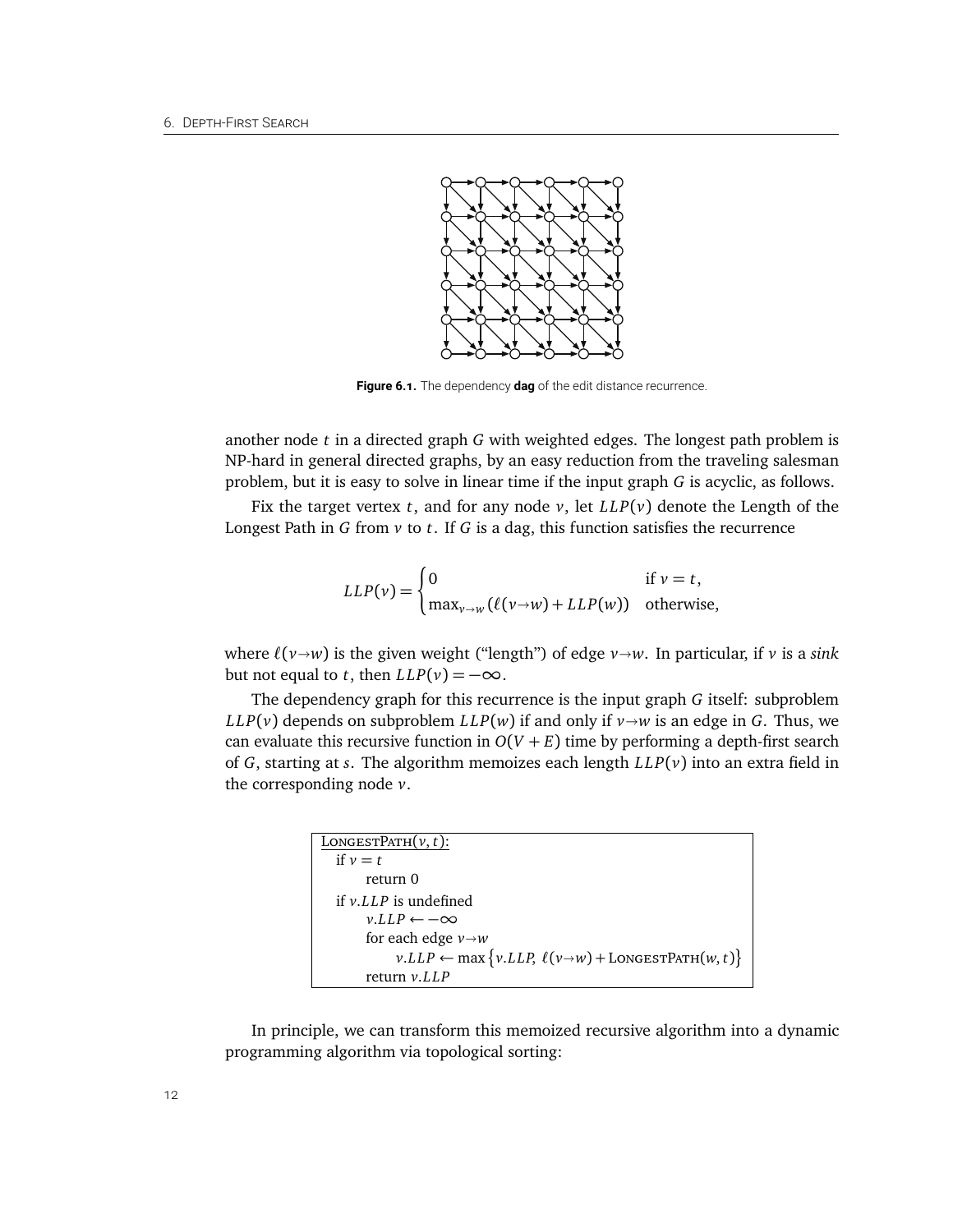```
LONGESTPartH(s, t):
for each node v in reverse topological order
      if v = tv.LLP \leftarrow 0else
            v.LLP \leftarrow -\inftyfor each edge v \rightarrow wv.LLP \leftarrow \max \{ v.LLP, \ell(v \rightarrow w) + w.LLP \}return s.L LP
```
But these two algorithms are arguably identical—the pattern of recursion in the first algorithm and the for-loop in the second algorithm are both just depth-first search!

Almost any dynamic programming problem that asks for an optimal *sequence* of decisions can be recast as finding an optimal *path* in some associated dag. For example, the subset sum, longest increasing subsequence, and edit distance problems we considered in Chapters 2 and 3 can all be reformulated as finding either a longest path or a shortest path in a dag, possibly with weighted vertices or edges.

## **6.7 Strong Connectivity**

Let's go back to the proper definition of connectivity in directed graphs. Recall that one vertex *u* can *reach* another vertex *v* in a graph *G* if there is a directed path in *G* from *u* to *v*, and that *reach*(*u*) denotes the set of all vertices that *u* can reach. Two vertices *u* and *v* are *strongly connected* if *u* can reach *v* and *v* can reach *u*. Tedious definition-chasing implies that strong connectivity is an equivalence relation over the set of vertices of any directed graph, just as connectivity is for undirected graphs. The equivalence classes of this relation are called the *strongly connected components* (or more simply, the *strong components*) of *G*. If *G* has a single strong component, we call it *strongly connected*. *G* is a directed acyclic graph if and only if every strong component of *G* is a single vertex.

For any directed graph *G*, the *strong component graph scc***(***G***)** is another directed graph obtained by contracting each strong component of *G* to a single (meta-)vertex and collapsing parallel edges. The strong component graph is sometimes also called the *meta-graph* or *condensation* of *G*. It's not hard to prove (hint, hint) that *scc*(*G*) is always a dag. Thus, in principle, it is possible to topologically order the strong components of *G*; that is, the vertices can be ordered so that every *backward* edge joins two edges in the same strong component.

Need an example here.

It is straightforward to compute the strong component containing a single vertex  $\nu$  in  $O(V + E)$  time. First we compute *reach*(*v*) by calling WHATEVERFIRSTSEARCH(*v*). Then we compute  $reach^{-1}(v) = \{u \mid v \in reach(u)\}$  by searching the reversal of *G*. Finally, the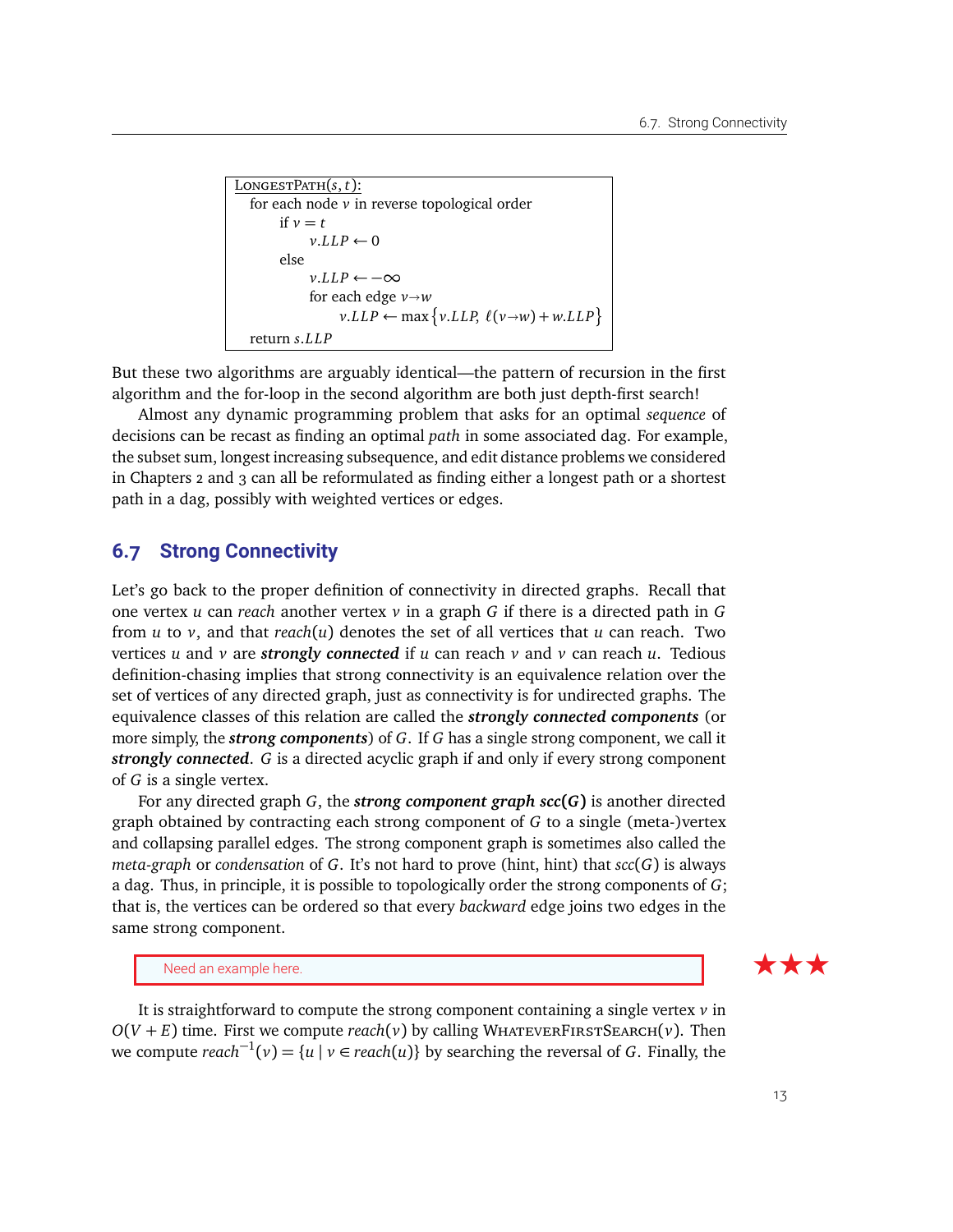strong component of *<sup>v</sup>* is the intersection *reach*(*v*) <sup>∩</sup> *reach*−<sup>1</sup> (*v*). In particular, we can determine whether the entire graph is strongly connected in  $O(V + E)$  time.

We can compute *all* the strong components in a directed graph by wrapping the singlestrong-component algorithm in a wrapper function. However, the resulting algorithm runs in  $O(VE)$  time; there are at most *V* strong components, and each requires  $O(E)$ time to discover. Surely we can do better! After all, we only need  $O(V + E)$  time to decide whether every strong component is a single vertex.

## **6.8 Strong Components in Linear Time**

Let *C* be any strong component of *G* that is a sink in *scc*(*G*); we call *C* a *sink component*. Every vertex in *C* can reach every other vertex in *C*, so a depth-first search from any vertex in *C* visits every vertex in *C*. On the other hand, because *C* is a sink component, there is no edge from *C* to any other strong component, so a depth-first search starting in *C* visits *only* vertices in *C*. So if we can compute all the strong components as follows:

| $STRONGCOMPONENTS(G)$ :                            |
|----------------------------------------------------|
| $count \leftarrow 0$                               |
| while $G$ is non-empty                             |
| $count \leftarrow count + 1$                       |
| $v \leftarrow$ any vertex in a sink component of G |
| $C \leftarrow$ ONECOMPONENT( <i>v</i> , count)     |
| remove $C$ and incoming edges from $G$             |

At first glance, finding a vertex in a sink component *quickly* seems quite hard. However, we can quickly find a vertex in a *source* component using the standard depthfirst search. A source component is a strong component of *G* that corresponds to a source in *scc*(*G*). Specifically, we compute *finishing times* (otherwise known as post-order labeling) for the vertices of *G* as follows.

| $DFSALL(G)$ :                    | $DFS(v, clock)$ :                   |
|----------------------------------|-------------------------------------|
| for all vertices $v$             | mark $\nu$                          |
| unmark $\nu$                     | for each edge $v \rightarrow w$     |
| $clock \leftarrow 0$             | if $w$ is unmarked                  |
|                                  | $clock \leftarrow DFS(w, clock)$    |
| for all vertices $\nu$           | $clock \leftarrow clock + 1$        |
| if $\nu$ is unmarked             | $\text{finish}(v) \leftarrow clock$ |
| $clock \leftarrow DFS(v, clock)$ | return clock                        |
|                                  |                                     |

**Lemma 5.** *The vertex with largest finishing time lies in a source component of G.*

**Proof:** Let *v* be the vertex with largest finishing time. Then DFS( $v$ , *clock*) must be the last direct call to DFS made by the wrapper algorithm DFSALL.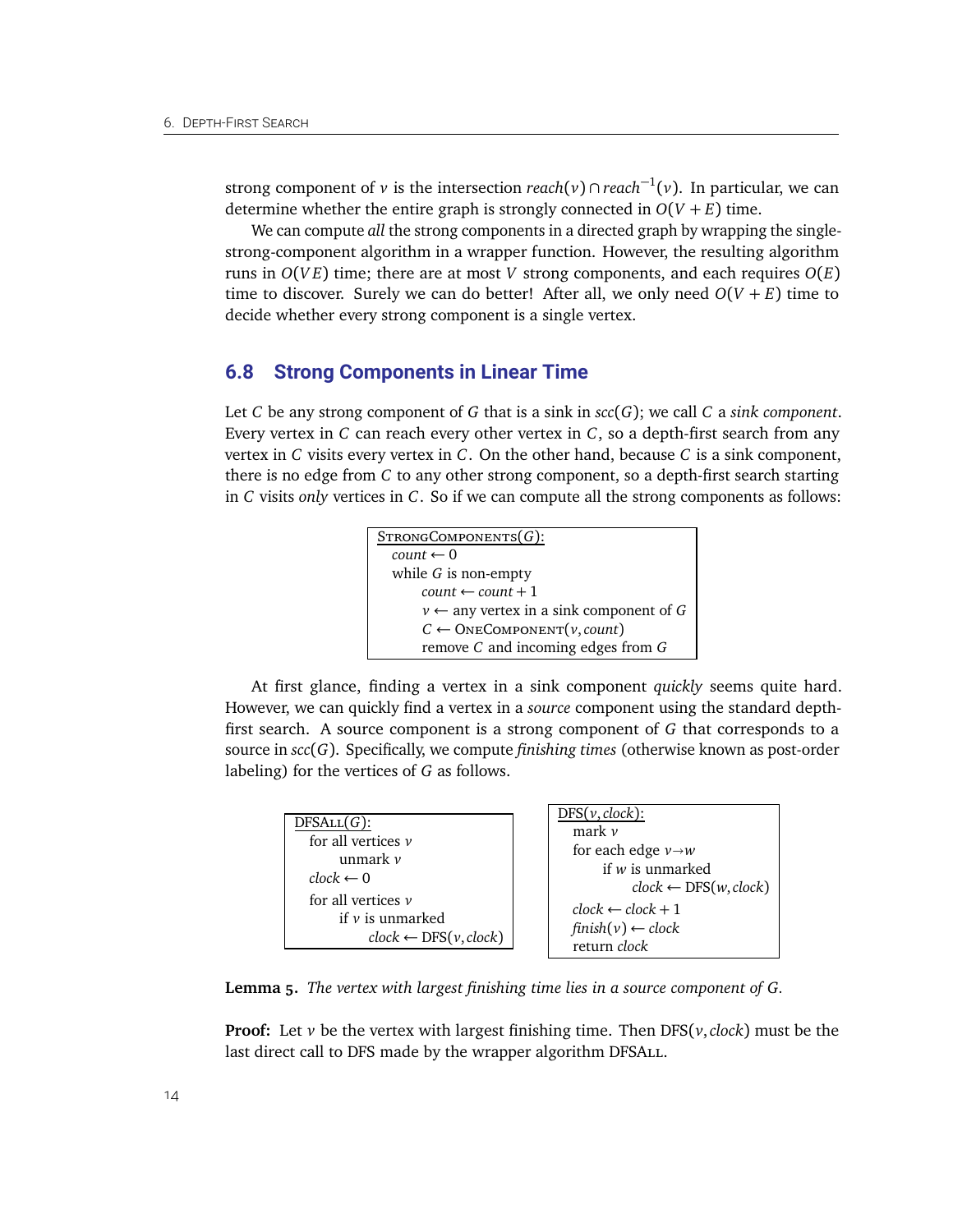Let *C* be the strong component of *G* that contains *v*. For the sake of argument, suppose there is an edge  $x \rightarrow y$  such that  $x \notin C$  and  $y \in C$ . Because  $v$  and  $y$  are strongly connected,  $y$  can reach  $v$ , and therefore  $x$  can reach  $v$ . There are two cases to consider.

- If *x* is already marked when DFS( $\nu$ ) begins, then  $\nu$  must have been marked during the execution of DFS $(x)$ , because *x* can reach *v*. But then *v* was already marked when  $DFS(v)$  was called, which is impossible.
- If *x* is not marked when  $DFS(v)$  begins, then *x* must be marked during the execution of DFS( $v$ ), which implies that  $v$  can reach  $x$ . Since  $x$  can also reach  $v$ , we must have  $x \in C$ , contradicting the definition of *x*.

We conclude that *C* is a source component of *G*.

Essentially the same argument implies the following more general result.

**Lemma 6.** *For any edge*  $v \rightarrow w$  *in G*, *if* finish(*v*)  $\lt$  finish(*w*)*, then v and w are strongly connected in G.*

**Proof:** Let *<sup>v</sup><sup>w</sup>* be an arbitrary edge of *<sup>G</sup>*. There are three cases to consider.If *<sup>w</sup>* is unmarked when  $DFS(v)$  begins, then the recursive call to  $DFS(w)$  finishes *w*, which implies that  $finish(w) < finish(v)$ . If *w* is still active when DFS(*v*) begins, there must be a path from *w* to *v*, which implies that *v* and *w* are strongly connected. Finally, if *w* is finished when DFS(*v*) begins, then clearly  $\text{finish}(w) < \text{finish}(v)$ .

This observation is consistent with our earlier topological sorting algorithm; for *every* edge  $v \rightarrow w$  in a directed acyclic graph, we have  $finish(v) > finish(w)$ .

It is easy to check (hint, hint) that any directed *G* has exactly the same strong components as its reversal  $rev(G)$ ; in fact, we have  $rev(scc(G)) = sc(rev(G))$ . Thus, if we order the vertices of *G* by their finishing times in DFSALL( $rev(G)$ ), the *last* vertex in this order lies in a sink component of *G*. Thus, if we run a second *whatever*-first graph traversal WFSALL $(G)$ , where the wrapper function considers vertices in reverse order of their finishing times in DFSALL( $rev(G)$ ), then each call to WFS visits exactly one strong component of *G*. (Both Kosaraju and Sharir used depth-first search in the second phase, but we don't have to.)

Putting everything together, we obtain the following algorithm to count and label the strong components of a directed graph in  $O(V + E)$  time, discovered (but never published) by Rao Kosaraju in 1978, and then independently rediscovered by Micha Sharir in 1981. (There are rumors that the same algorithm appears int he Russian literature even before Kosaraju, but I haven't tracked down that source yet.) The Kosaraju-Sharir algorithm has two phases. The first phase performs a depth-first search of the reversal of *G*, pushing each vertex onto a stack when it is finished. In the second phase, we perform another *whatever*-first traversal of the original graph *G*, considering vertices in the order they appear on the stack.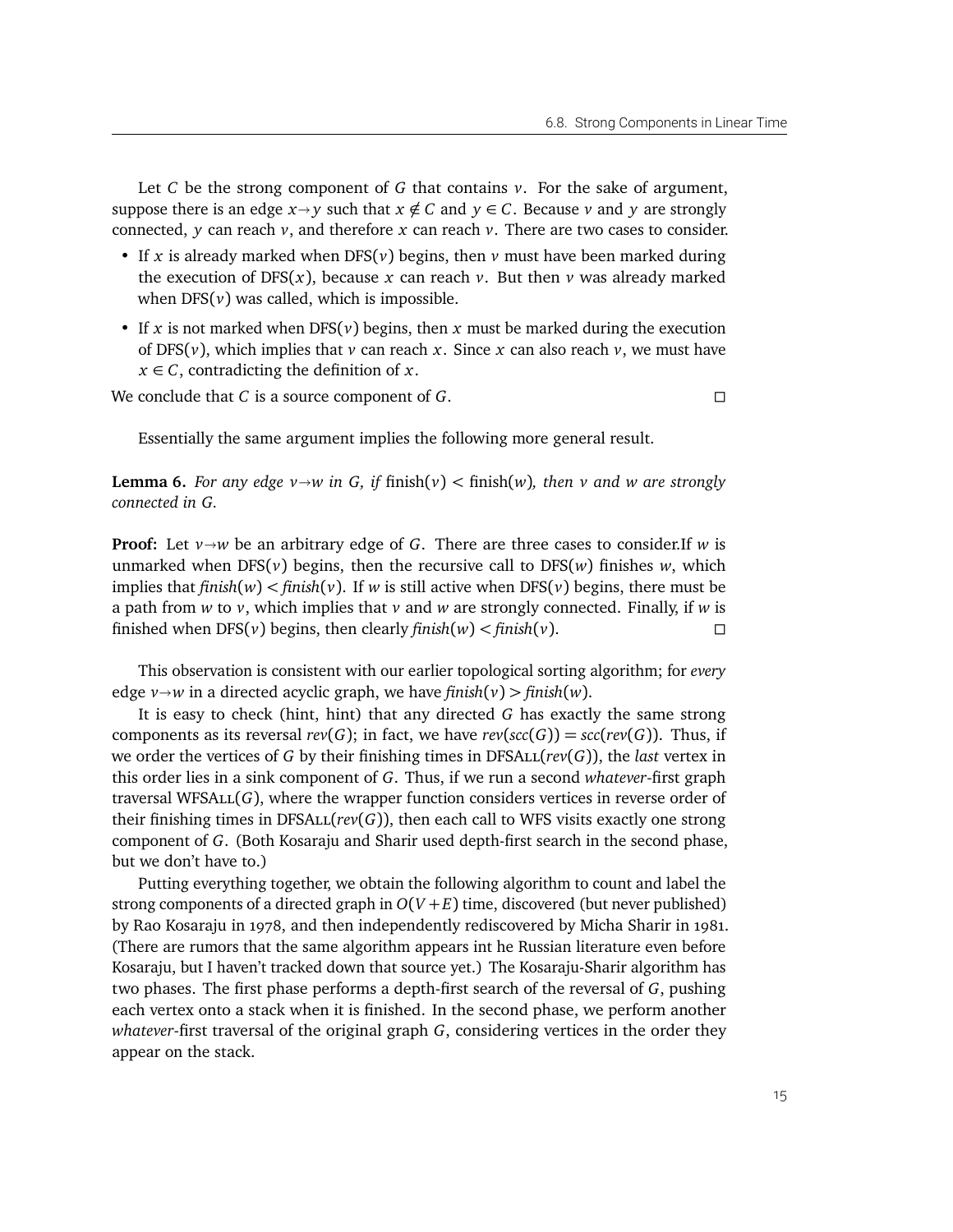

With further minor modifications, we can also compute the strongly connected component graph  $\mathit{scc}(G)$  in  $O(V + E)$  time.

## **Exercises**

<del>★★★</del><br>Need more exercises that are *not* solved by dynamic programming!

- 0. (a) Describe an algorithm to compute the reversal  $rev(G)$  of a directed graph in  $O(V + E)$  time.
	- (b) Prove that for any directed graph  $G$ , the strong component graph  $\mathit{scc}(G)$  is acyclic.
	- (c) Prove that for any directed graph *G*, we have  $\text{scc}(\text{rev}(G)) = \text{rev}(\text{scc}(G)).$
	- (d) Fix an arbitrary directed graph *G*. For any vertex *v* of *G*, let *S*(*v*) denote the strong component of *G* that contains *v*. Prove, for all vertices *u* and *V* of *G*, that *v* is reachable from *u* in *G* if and only if *S*(*v*) is reachable from *S*(*u*) in *scc*(*G*).
	- (e) Suppose *S* and *T* are two strong components in a directed graph *G*. Prove that  $\text{either } \text{f}\text{inish}(u) < \text{f}\text{inish}(v) \text{ for all vertices } u \in S \text{ and } v \in T, \text{ or } \text{f}\text{inish}(u) > \text{f}\text{inish}(v)$ for all vertices  $u \in S$  and  $v \in T$ .
- 1. The *transitive closure*  $G<sup>T</sup>$  of a directed graph  $G$  is a directed graph with the same vertices as  $G$ , that contains any edge  $u \rightarrow v$  if and only if there is a directed path from  $u$  to  $v$  in  $G$ . A *transitive reduction* of  $G$  is a graph with the smallest possible number of edges whose transitive closure is  $G^T.$  The same graph may have several transitive reductions.
	- (a) Describe an efficient algorithm to compute the transitive closure of a given directed graph.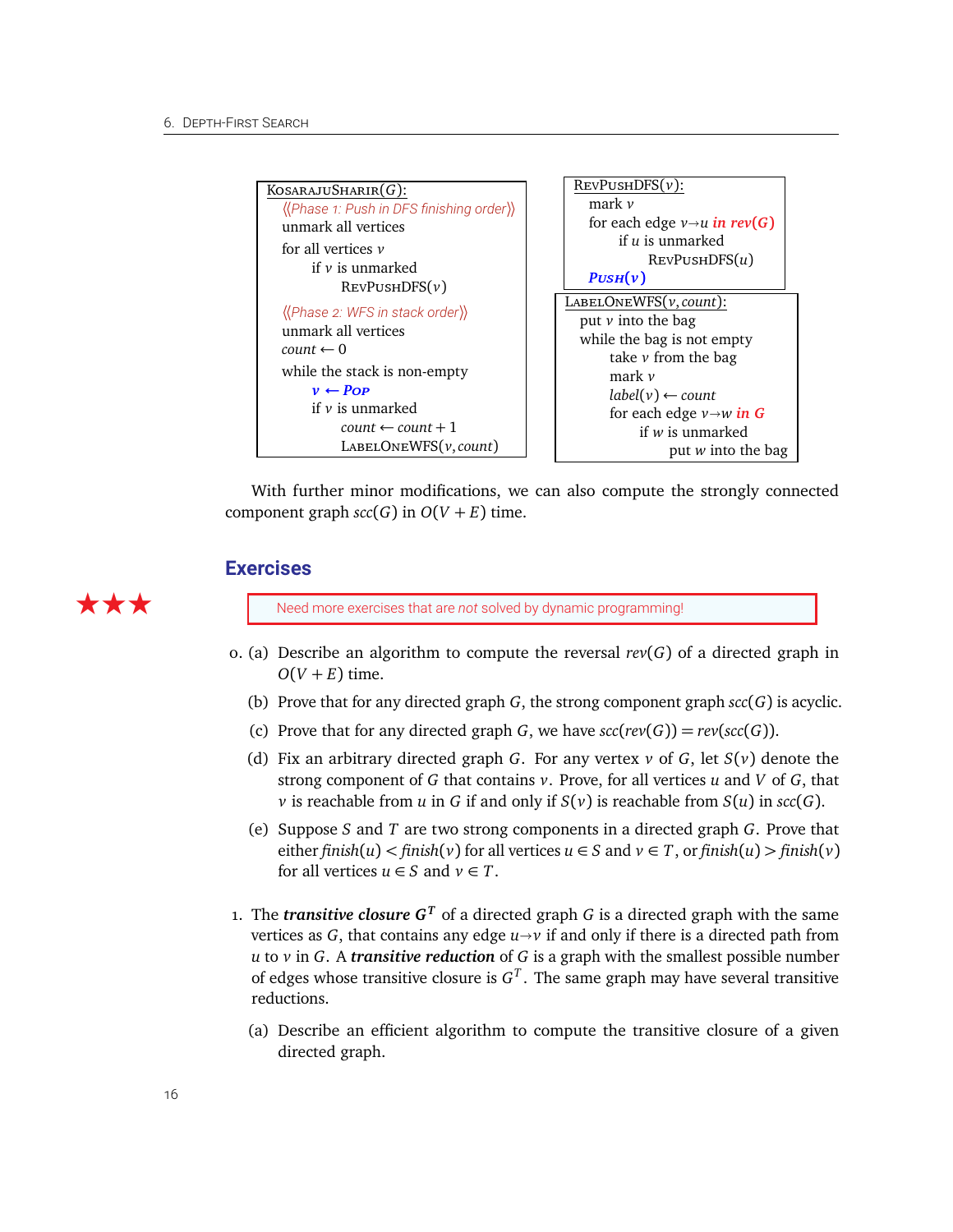- (b) Prove that a directed graph *G* has a *unique* transitive reduction if and only if *G* is acyclic.
- (c) Describe an efficient algorithm to compute a transitive reduction of a given directed graph.
- 2. A directed graph *G* is *semi-connected* if, for every pair of vertices *u* and *v*, either *u* is reachable from *v* or *v* is reachable from *u* (or both).
	- (a) Give an example of a dag that is *not* semi-connected.
	- (b) Describe and analyze an algorithm to determine whether a given directed *acyclic* graph is semi-connected.
	- (c) Describe and analyze an algorithm to determine whether an arbitrary directed graph is semi-connected.
- 3. One of the oldest algorithms for exploring arbitrary connected graphs was proposed by Gaston Tarry in 1895, as a procedure for solving mazes.<sup>2</sup> The input to Tarry's algorithm is an undirected graph *G*; however, for ease of presentation, we formally split each undirected edge *uv* into two directed edges  $u \rightarrow v$  and  $v \rightarrow u$ . (In an actual implementation, this split is trivial; the algorithm simply uses the given adjacency list for *G as though G* were directed.)



We informally say that Tarry's algorithm "visits" vertex *v* every time it marks *v*, and it "traverses" edge  $v \rightarrow w$  when it colors that edge red and recursively calls RecTarry(*w*). Unlike our earlier graph traversal algorithm, Tarry's algorithm can mark same vertex multiple times.

- (a) Describe how to implement Tarry's algorithm so that it runs in  $O(V + E)$  time.
- <span id="page-16-0"></span>(b) Prove that no directed edge in *G* is traversed more than once.

<sup>2</sup>Even older graph-traversal algorithms were described by Charles Trémaux in 1882, by Christian Wiener in 1873, and (implicitly) by Leonhard Euler in 1736. Wiener's algorithm is equivalent to depth-first search in a connected undirected graph.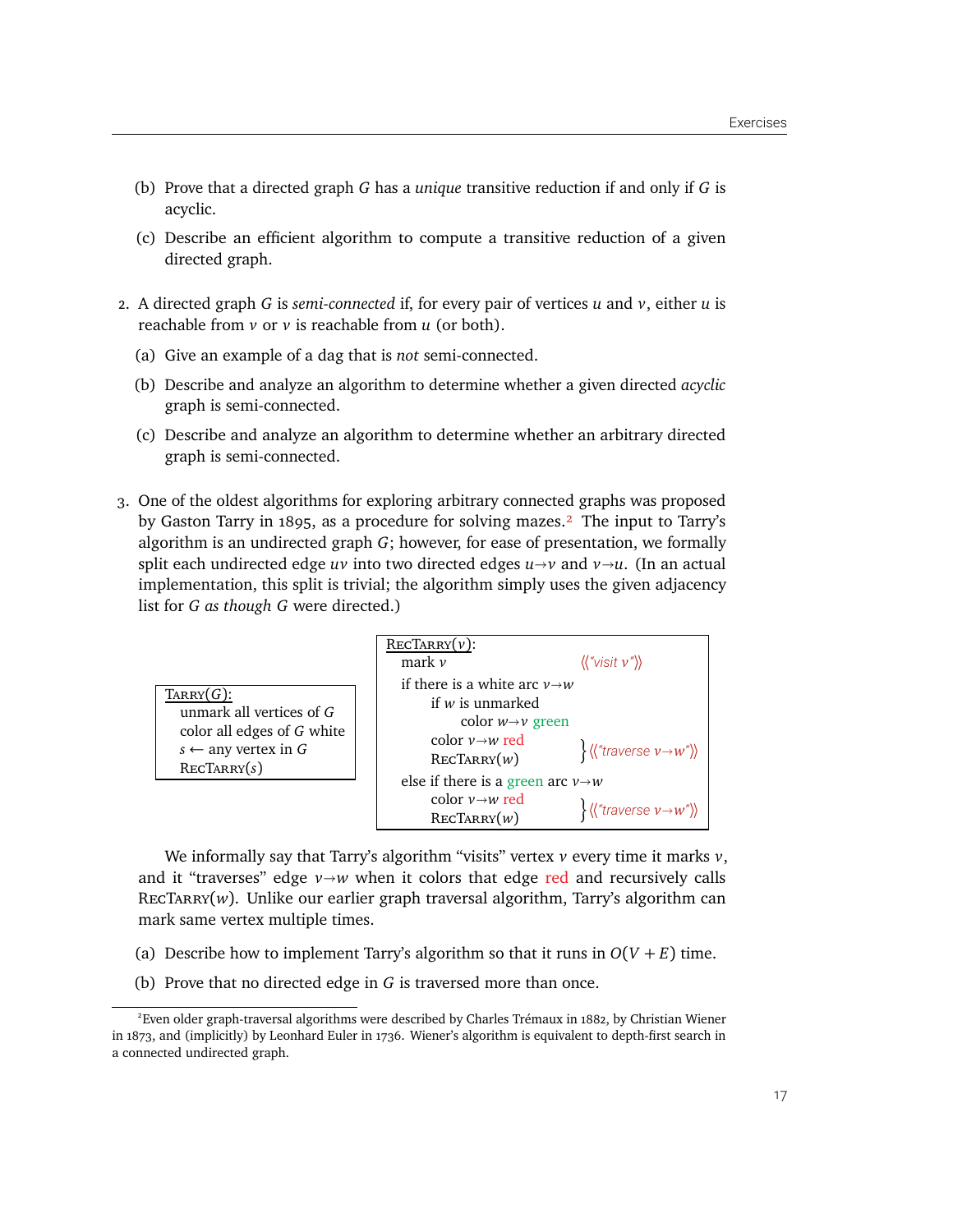- (c) When the algorithm visits a vertex *v* for the *k*th time, exactly how many edges into *v* are red, and exactly how many edges out of *v* are red? *[Hint: Consider the starting vertex s separately from the other vertices.]*
- (d) Prove each vertex *v* is visited at most deg(*v*) times, except the starting vertex *s*, which is visited at most  $\deg(s) + 1$  times. This claim immediately implies that  $TARRY(G)$  terminates.
- (e) Prove that the last vertex visited by Tarry(*G*) is the starting vertex *s*.
- (f) For every vertex  $v$  that TARRY( $G$ ) visits, prove that all edges into  $v$  and out of  $v$ are red when Tarry(*G*) halts. *[Hint: Consider the vertices in the order that they are marked for the first time, starting with s, and prove the claim by induction.]*
- (g) Prove that Tarry(*G*) visits every vertex of *G*. This claim and the previous claim imply that Tarry(*G*) traverses every edge of *G* exactly once.
- 4. Consider the following variant of Tarry's graph-traversal algorithm; this variant traverses green edges without recoloring them red and assigns two numerical labels to every vertex:

| $TART2(G)$ :                   |
|--------------------------------|
| unmark all vertices of G       |
| color all edges of G white     |
| $s \leftarrow$ any vertex in G |
| RecTARY(s, 1)                  |
|                                |

**RECTARRY2(v, clock):**

\nif 
$$
v
$$
 is unmarked

\n
$$
pre(v) \leftarrow clock; clock \leftarrow clock + 1
$$
\nmark  $v$ 

\nif there is a white arc  $v \rightarrow w$ 

\nif  $w$  is unmarked

\ncolor  $w \rightarrow v$  green

\ncolor  $v \rightarrow w$  red

\nRecTARRY2(w, clock)

\nelse if there is a green arc  $v \rightarrow w$ 

\n
$$
post(v) \leftarrow clock; clock \leftarrow clock + 1
$$
\nRecTARRY2(w, clock)

Prove or disprove the following claim: When  $TART2(G)$  halts, the green edges define a spanning tree and the labels  $pre(v)$  and  $post(v)$  define a preorder and postorder labeling that are all consistent with a single depth-first search of *G*. In other words, prove or disprove that Tarry2 produces the same *output* as depth-first search, even though it visits the edges in a completely different order.

5. You have a collection of *n* lockboxes and *m* gold keys. Each key unlocks *at most* one box. However, each box might be unlocked by one key, by multiple keys, or by no keys at all. There are only two ways to open each box once it is locked: Unlock it properly (which requires having one matching key in your hand), or smash it to bits with a hammer.

Your baby brother, who loves playing with shiny objects, has somehow managed to lock all your keys inside the boxes! Luckily, your home security system recorded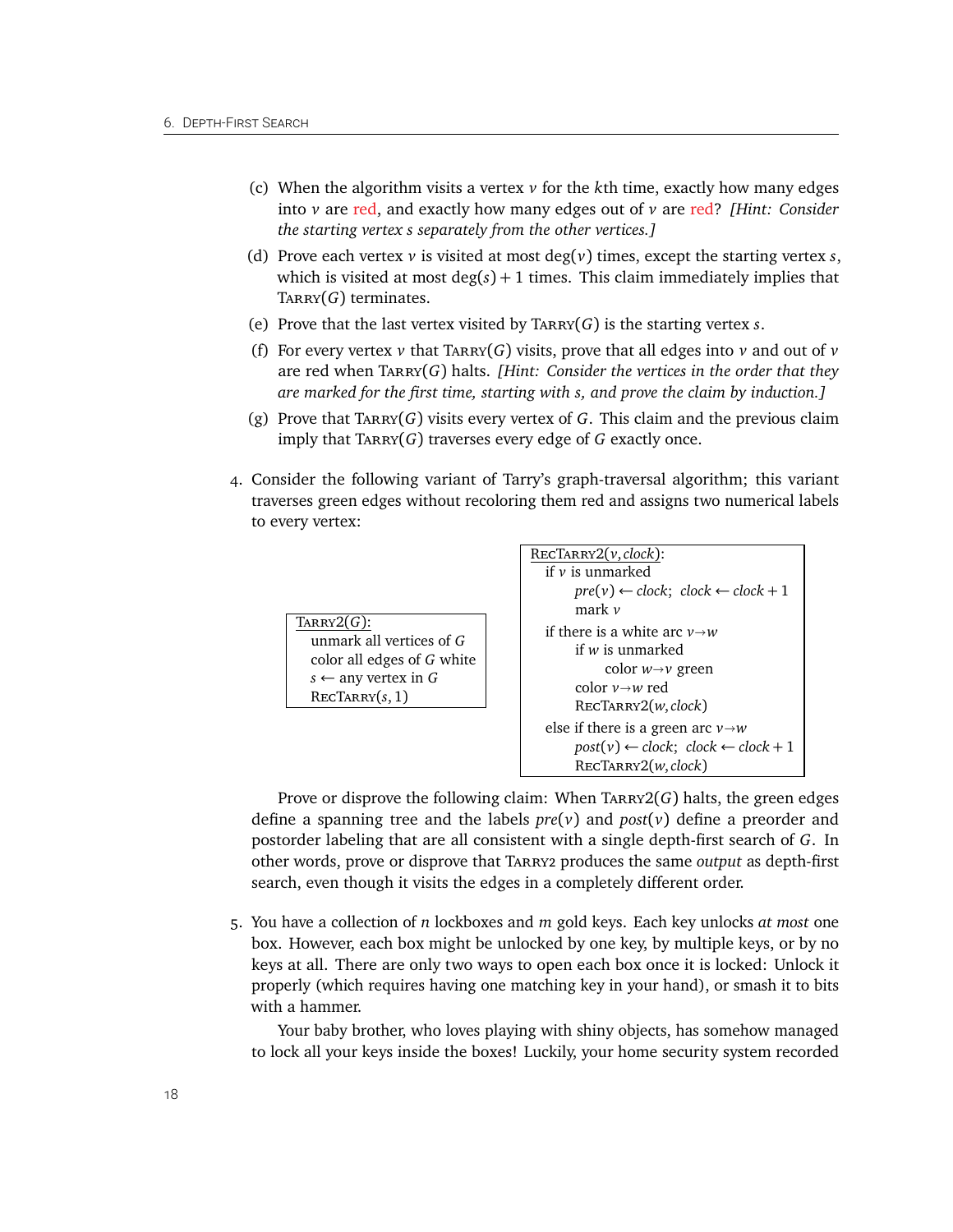everything, so you know exactly which keys (if any) are inside each box. You need to get all the keys back out of the boxes, because they are made of gold. Clearly you have to smash at least one box.

- (a) Your baby brother has found the hammer and is eagerly eyeing one of the boxes. Describe and analyze an algorithm to determine if it is possible to retrieve all the keys without smashing any box except the one your brother has chosen.
- (b) Describe and analyze an algorithm to compute the minimum number of boxes that must be smashed to retrieve all the keys.
- 6. Suppose you are teaching an algorithms course. In your second midterm, you give your students a drawing of a graph and ask then to indicate a breadth-first search tree and a depth-first search tree rooted at a particular vertex. Unfortunately, once you start grading the exam, you realize that the graph you gave the students has several such spanning trees—far too many to list. Instead, you need a way to tell whether each student's submission is correct!

In each of the following problems, suppose you are given a connected graph *G*, a start vertex *s*, and a spanning tree *T* of *G*.

- (a) Suppose *G* is *undirected*. Describe and analyze an algorithm to decide whether *T* is a *depth*-first spanning tree rooted at *s*.
- (b) Suppose *G* is *undirected*. Describe and analyze an algorithm to decide whether *T* is a *breadth*-first spanning tree rooted at *s*. *[Hint: It's not enough for T to be an unweighted shortest-path tree. Yes, this is the right chapter for this problem!]*
- (c) Suppose *G* is *directed*. Describe and analyze an algorithm to decide whether *T* is a *breadth*-first spanning tree rooted at *s*. *[Hint: Solve part (b) first.]*
- (d) Suppose *G* is *directed*. Describe and analyze an algorithm to decide whether *T* is a *depth*-first spanning tree rooted at *s*.
- 7. Several modern programming languages, including JavaScript, Python, Perl, and Ruby, include a feature called *parallel assignment*, which allows multiple assignment operations to be encoded in a single line of code. For example, the Python code  $x, y = 0, 1$  simultaneously sets x to 0 and y to 1. The values of the right-hand side of the assignment are all determined by the *old* values of the variables. Thus, the Python code  $a, b = b$ , a swaps the values of a and b, and the following Python code computes the nth Fibonacci number:

```
def fib(n):
 prev, curr = 1, 0while n > 0:
      prev, curr, n = curr, prev+curr, n-1
  return curr
```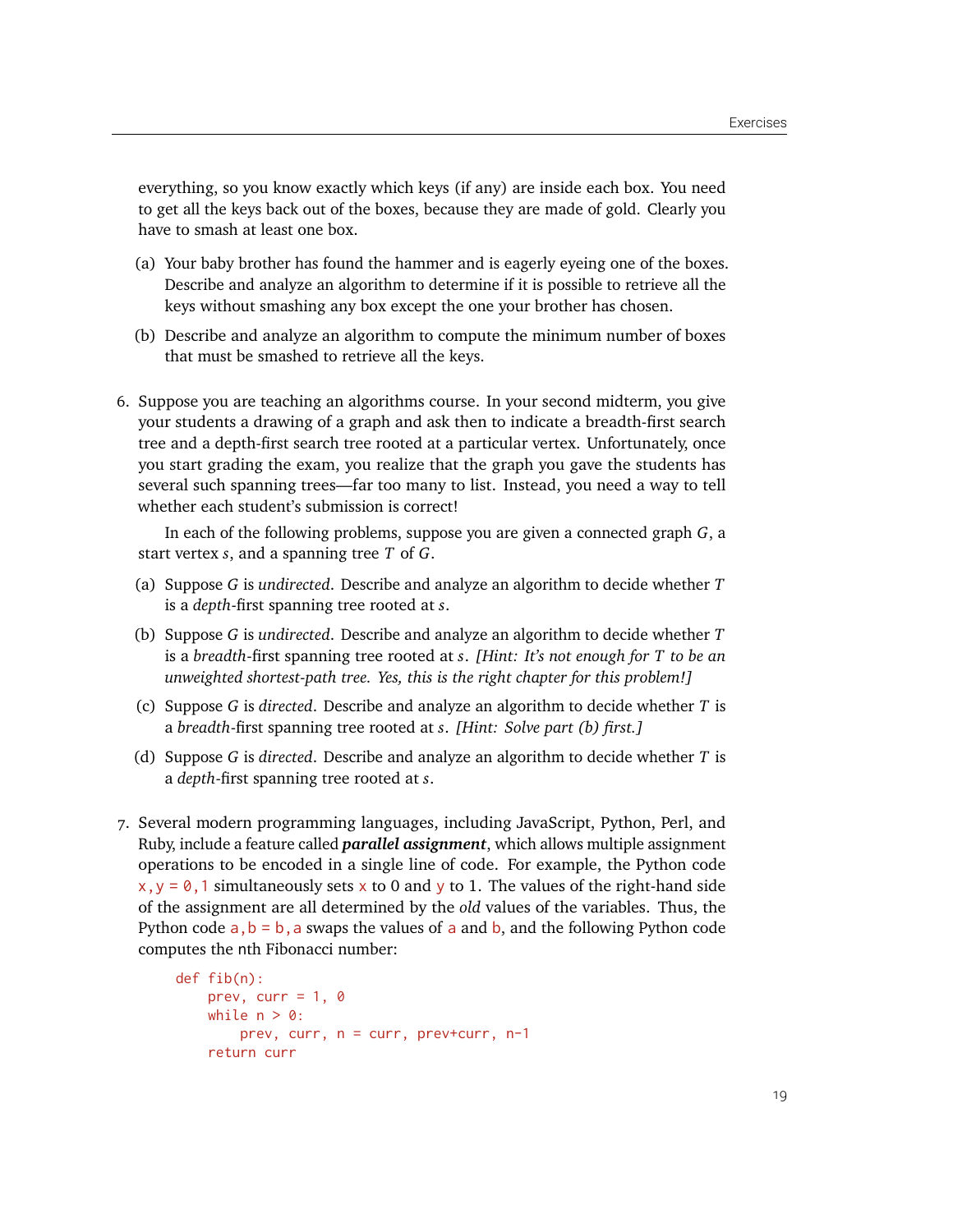Suppose the interpreter you are writing needs to convert every parallel assignment into an equivalent sequence of individual assignments. For example, the parallel assignment a,  $b = 0$ , 1 can be serialized in either order—either a=0; b=1 or  $a=0$ ; b=1—but the parallel assignment x, y = x+1, x+y can only be serialized as  $y=x+y$ ;  $x=x+1$ . Serialization may require one or more additional temporary variables; for example, serializing  $a, b = b$ , a requires one temporary variable, and serializing  $x, y = x+y, x-y$  requires two temporary variables.

- (a) Describe an algorithm to determine whether a given parallel assignment can be serialized without additional temporary variables.
- (b) Describe an algorithm to determine whether a given parallel assignment can be serialized with *exactly one* additional temporary variable.

Assume that the given parallel assignment involves only simple integer variables (no indirection via pointers or arrays); no variable appears on the left side more than once; and expressions on the right side have no side effects. Don't worry about the details of parsing the assignment statement; just assume (but describe!) an appropriate graph representation.

#### **Dynamic Programming**

- 8. Suppose we are given a directed acyclic graph *G* whose nodes represent jobs and whose edges represent precedence constraints; that is. each edge  $u \rightarrow v$  indicates the job *u* must be completed before job *v* begins. Each node *v* also has a weight *T*(*v*) indicating the time required to execute job *v*.
	- (a) Describe an algorithm to determine the shortest interval of time in which all jobs in *G* can be executed.
	- (b) Suppose the first job starts at time 0. Describe an algorithm to determine, for each vertex  $v$ , the earliest time when job  $v$  can begin.
	- (c) Now describe an algorithm to determine, for each vertex *v*, the *latest* time when job  $\nu$  can begin without violating the precedence constraints or increasing the overall completion time (computed in part (a)), assuming that every job except *v* starts at its earliest start time (computed in part (b)).
- 9. Let *G* be a directed acyclic graph with a unique source *s* and a unique sink *t*.
	- (a) A *Hamiltonian path* in *G* is a directed path in *G* that contains every vertex in *G*. Describe an algorithm to determine whether *G* has a Hamiltonian path.
	- (b) Suppose the *vertices* of *G* have weights. Describe an efficient algorithm to find the path from *s* to *t* with maximum total weight.
	- (c) Suppose we are also given an integer  $\ell$ . Describe an efficient algorithm to find the maximum-weight path from  $s$  to  $t$  that contains at most  $\ell$  edges. (Assume there is at least one such path.)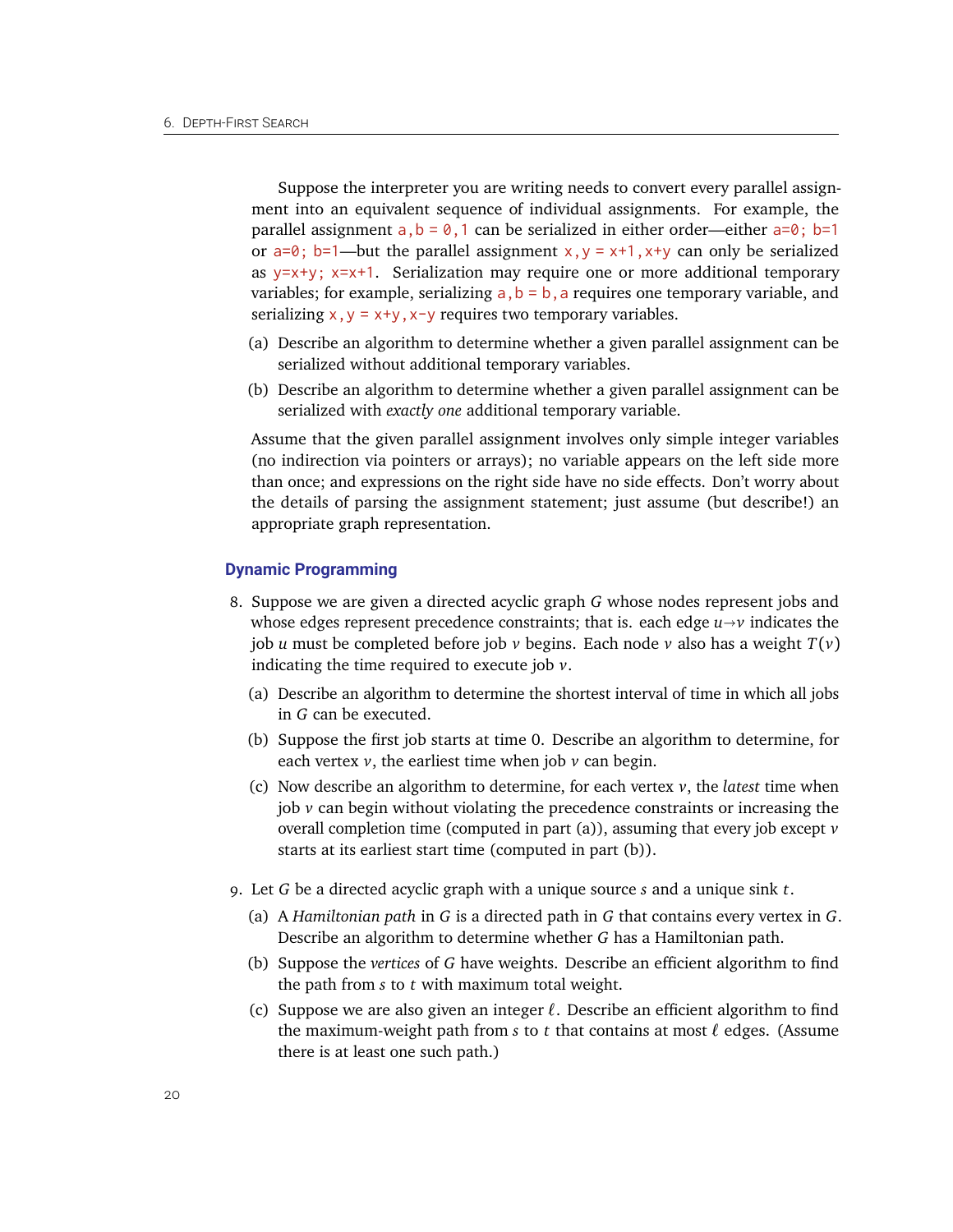- (d) Suppose some of the vertices of *G* are marked as *important*, and we are also given an integer *k*. Describe an efficient algorithm to find the maximum-weight path from *s* to *t* that visits at least *k* important vertices. (Assume there is at least one such path.)
- (e) Describe an algorithm to compute the number of paths from *s* to *t* in *G*. (Assume that you can add arbitrarily large integers in *O*(1) time.)
- 10. Let *G* be a directed acyclic graph whose vertices have labels from some fixed alphabet, and let  $A[1..\ell]$  be a string over the same alphabet. Any directed path in G has a label, which is a string obtained by concatenating the labels of its vertices.
	- (a) Describe an algorithm that either finds a path in *G* whose label is *A* or correctly reports that there is no such path.
	- (b) Describe an algorithm to find the *number* of paths in *G* whose label is *A*. (Assume that you can add arbitrarily large integers in *O*(1) time.)
	- (c) Describe an algorithm to find the longest path in *G* whose label is a subsequence of *A*.
	- (d) Describe an algorithm to find the *shortest* path in *G* whose label is a *supersequence* of *A*.
	- (e) Describe an algorithm to find a path in *G* whose label has minimum edit distance from *A*.
- 11. A *polygonal path* is a sequence of line segments joined end-to-end; the endpoints of these line segments are called the *vertices* of the path. The *length* of a polygonal path is the sum of the lengths of its segments. A polygonal path with vertices  $(x_1, y_1), (x_2, y_2), \ldots, (x_k, y_k)$  is monotonically increasing if  $x_i < x_{i+1}$  and  $y_i < y_{i+1}$ for every index *i*—informally, each vertex of the path is above and to the right of its predecessor.



A monotonically increasing polygonal path with seven vertices through a set of points

Suppose you are given a set *S* of *n* points in the plane, represented as two arrays *X*[1 .. *n*] and *Y* [1 .. *n*]. Describe and analyze an algorithm to compute the length of the maximum-length monotonically increasing path with vertices in *S*. Assume you have a subroutine  $\text{Lengrf}(x, y, x', y')$  that returns the length of the segment from  $(x, y)$  to  $(x', y')$ .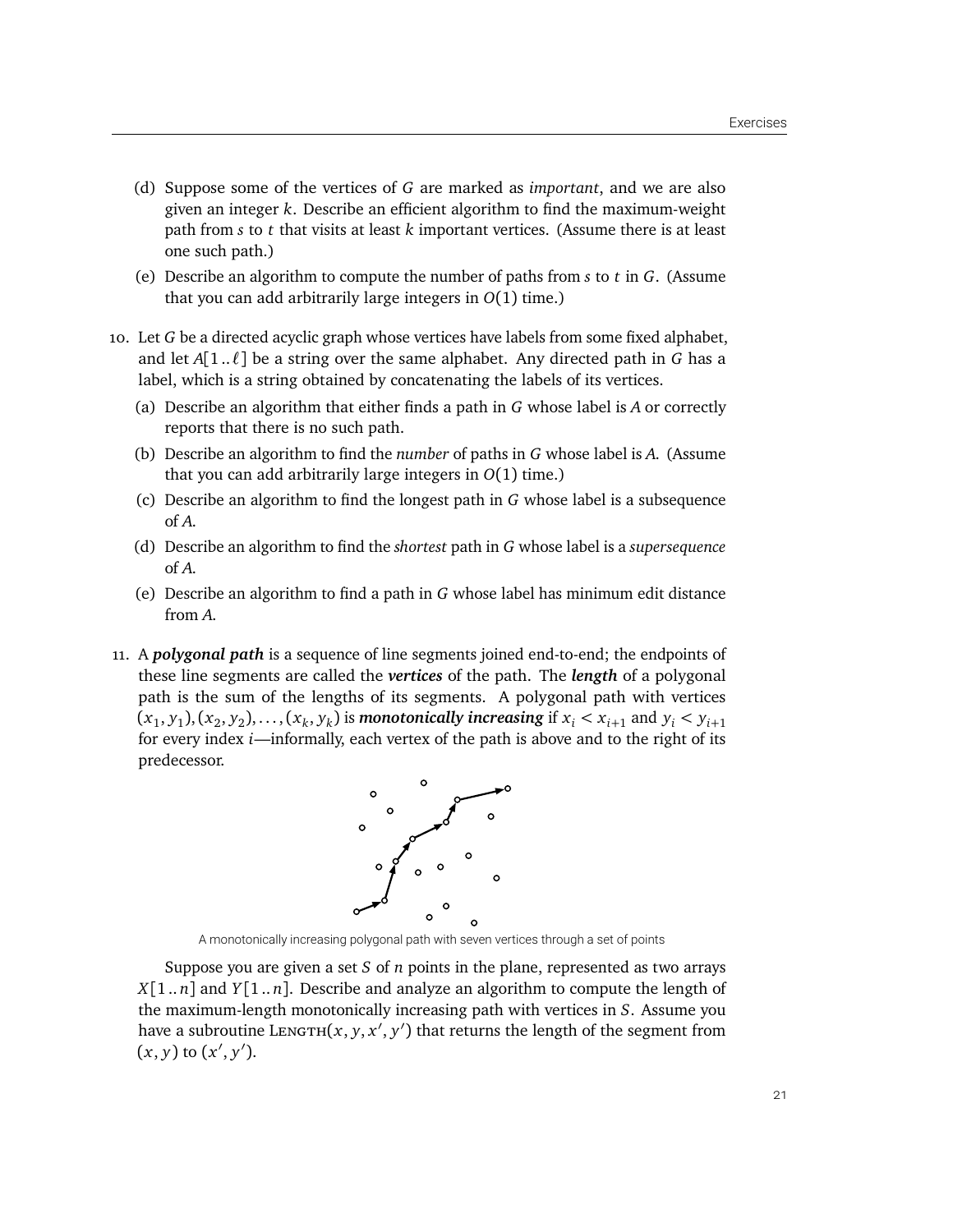12. For any two nodes *u* and *v* in a directed acyclic graph *G*, the *interval*  $G[u, v]$  is the union of all directed paths in *G* from *u* to *v*. Equivalently,  $G[u, v]$  consists of all vertices *x* such that  $x \in reach(u)$  and  $v \in reach(x)$ , together with all the edges in *G* connecting those vertices.

Suppose we are given a directed acyclic graph *G*, in which every edge has a numerical weight, which may be positive, negative, or zero. Describe an efficient algorithm to find the maximum-weight interval in *G*, where the weight of any interval is the sum of the weights of its vertices.

- 13. Let *G* be a directed acyclic graph whose vertices have labels from some fixed alphabet. Any directed path in *G* has a label, which is a string obtained by concatenating the labels of its vertices. Recall that a *palindrome* is a string that is equal to its reversal.
	- (a) Describe and analyze an algorithm to find the length of the longest palindrome that is the label of a path in *G*. For example, given the graph in Figure [6.2,](#page-21-0) your algorithm should return the integer 6, which is the length of the palindrome HANNAH.



<span id="page-21-0"></span>**Figure 6.2.** A dag whose longest palindrome path label has length 6.

- (b) Describe an algorithm to find the longest palindrome that is a subsequence of the label of a path in *G*.
- (c) Describe an algorithm to find the shortest palindrome that is a supersequence of the label of a path in *G*.
- 14. Suppose you are given two directed acyclic graphs *G* and *H* in which every node has a *label* from some finite alphabet; different nodes may have the same label. The label of a *path* in either dag is the string obtained by concatenating the labels of its vertices.
	- (a) Describe and analyze an algorithm to compute the length of the longest string that is both the label of a path in *G* and the label of a path in *H*.
	- (b) Describe and analyze an algorithm to compute the length of the longest string that is both a subsequence of the label of a path in *G* both a subsequence of the label of a path in *H*.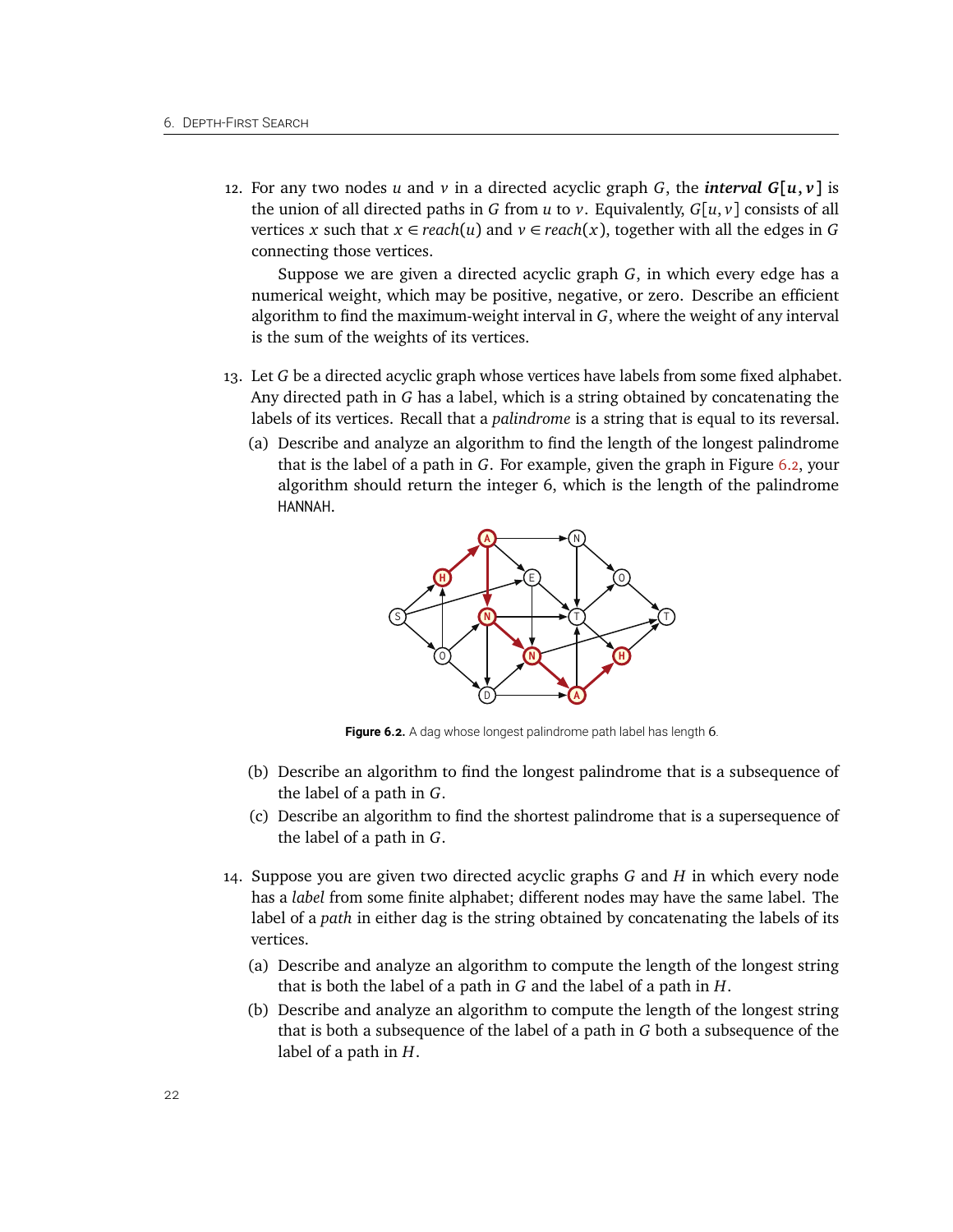- (c) Describe and analyze an algorithm to compute the length of the shortest string that is both a supersequence of the label of a path in *G* both a supersequence of the label of a path in *H*.
- 15. Let *G* be an arbitrary (*not* necessarily acyclic) directed graph in which every vertex *v* has an integer weight *w*(*v*).
	- (a) Describe an algorithm to find the longest directed path in *G* whose vertex weights define an increasing sequence.
	- (b) Describe and analyze an algorithm to determine the maximum weight descendant of every vertex in *G*. That is, for each vertex *v*, your algorithm needs to compute  $\max\{w(x) \mid x \in reach(v)\}.$
- 16. Suppose you are given a directed graph *G* in which *every edge has negative weight*, and a source vertex *s*. Describe and analyze an efficient algorithm that computes the shortest-path distances from *s* to every other vertex in *G*. Specifically, for every vertex *t*:
	- If *t* is not reachable from *s*, your algorithm should report  $dist(t) = \infty$ .
	- If *G* has a cycle that is reachable from *s*, and *t* is reachable from that cycle, then the shortest-path distance from *s* to *t* is not well-defined, because there are paths (formally, walks) from *s* to *t* of arbitrarily large negative length. In this case, your algorithm should report  $dist(t) = -\infty$ .
	- If neither of the two previous conditions applies, your algorithm should report the correct shortest-path distance from *s* to *t*.

*[Hint: This problem may be easier after you've read about shortest paths in Chapter 8. First think about graphs where the first two conditions never happen.]*

17. Kris is a professional rock climber who is competing in the U.S. climbing nationals. The competition requires Kris to use as many holds on the climbing wall as possible, using only transitions that have been explicitly allowed by the route-setter.

The climbing wall has *n* holds. Kris is given a list of *m* pairs (*x*, *y*) of holds, each indicating that moving directly from hold *x* to hold *y* is allowed; however, moving directly from *y* to *x* is not allowed unless the list also includes the pair  $(y, x)$ . Kris needs to figure out a sequence of allowed transitions that uses as many holds as possible, since each new hold increases his score by one point. The rules allow Kris to choose the first and last hold in his climbing route. The rules also allow him to use each hold as many times as he likes; however, only the first use of each hold increases Kris's score.

(a) Define the natural graph representing the input. Describe and analyze an algorithm to solve Kris's climbing problem if you are guaranteed that the input graph is a dag.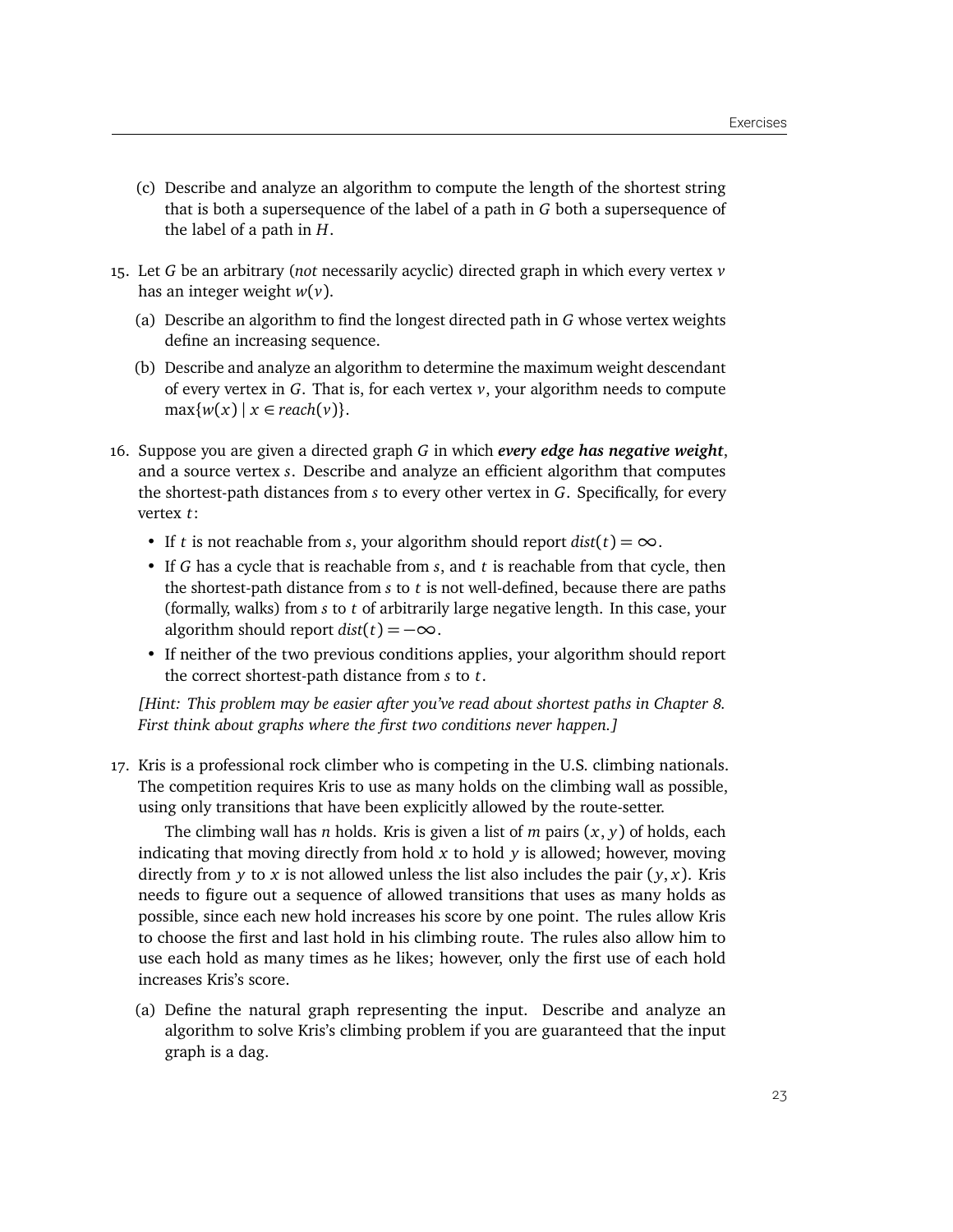(b) Describe and analyze an algorithm to solve Kris's climbing problem with no restrictions on the input graph.

Both of your algorithms should output the maximum possible score that Kris can earn.

18. The Doctor and River Song decide to play a game on a directed acyclic graph *G*, which has one source *s* and one sink *t*[.³](#page-23-0)

Each player has a token on one of the vertices of *G*. At the start of the game, The Doctor's token is on the source vertex *s*, and River's token is on the sink vertex *t*. The players alternate turns, with The Doctor moving first. On each of his turns, the Doctor moves his token forward along a directed edge; on each of her turns, River moves her token *backward* along a directed edge.

If the two tokens ever meet on the same vertex, River wins the game. ("Hello, Sweetie!") If the Doctor's token reaches *t* or River's token reaches *s* before the two tokens meet, then the Doctor wins the game.

Describe and analyze an algorithm to determine who wins this game, assuming both players play perfectly. That is, if the Doctor can win *no matter how River moves*, then your algorithm should output "Doctor", and if River can win *no matter how the Doctor moves*, your algorithm should output "River". (Why are these the only two possibilities?) The input to your algorithm is the graph *G*.

- 19. Let  $x = x_1 x_2 ... x_n$  be a given *n*-character string over some finite alphabet  $\Sigma$ , and let *A* be a deterministic finite-state machine with *m* states over the same alphabet.
	- (a) Describe and analyze an algorithm to compute the length of the longest subsequence of *x* that is accepted by *A*. For example, if *A* accepts the language  $(AR)^*$ and  $x = ABRACADABRA$ , your algorithm should output the number 4, which is the length of the subsequence ARAR.
	- (b) Describe and analyze an algorithm to compute the length of the shortest supersequence of *x* that is accepted by *A*. For example, if *A* accepts the language  $($ ABCDR $)$ <sup>\*</sup> and *x* = ABRACADABRA, your algorithm should output the number 25, which is the length of the supersequence **AB**CD**RA**B**C**DR**A**BC**D**R**AB**CD**RA**BCDR.

Analyze your algorithms in terms of the length *n* of the input string, the number *m* of states in the finite-state machine, and the size of the alphabet *Σ*.

20. Not *every* dynamic programming algorithm can be modeled as finding an optimal path through a directed acyclic graph; the most obvious counterexample is the optimal binary search tree problem. But every dynamic programming problem does

<span id="page-23-0"></span><sup>3</sup>The labels *s* and *t* may be abbreviations for the Untempered **S**chism and the **T**ime Vortex, or the Shining World of the Seven Systems (otherwise known as Gallifrey) and Trenzalore, or Skaro and Telos, or Something else Timey-wimey. We'll never know for sure.